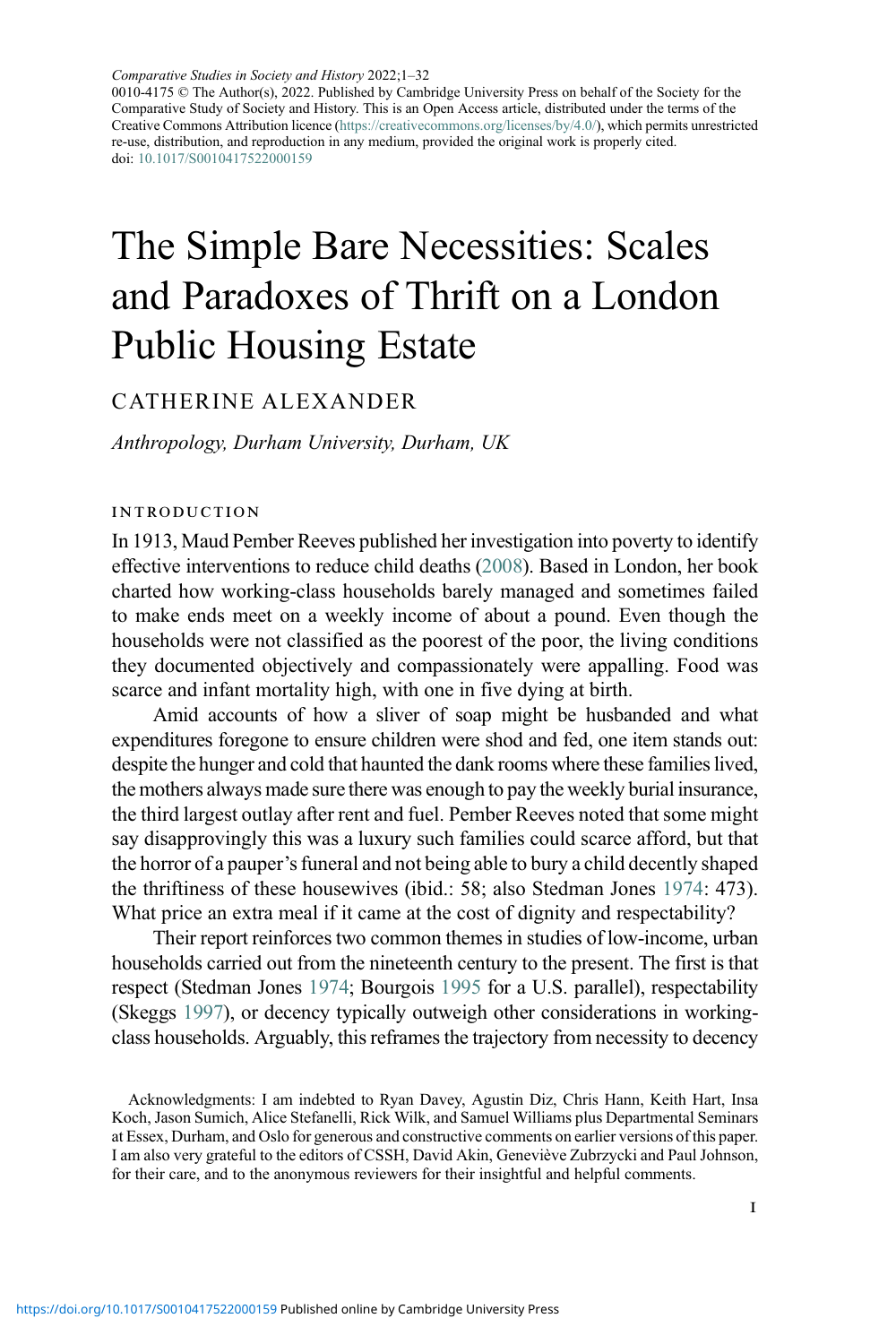to luxury that appears in the two main thrift-to-consumerism narratives identified by Alison Hulme [\(2019a;](#page-27-0) [2019b\)](#page-27-1): those (e.g., McKendrick et al. [1984\)](#page-28-0) that follow Thorstein Veblen's emphasis on upwardly mobile emulation of conspicuous consumption ([2009\)](#page-30-0), and the related narratives that privilege a model of industrialized production driving increased demand (e.g., Galbraith [1958](#page-27-2)). Both are tinged with moral panic about the apparent slide from thriftiness into consumerist degeneracy.

As the above suggests, rather than decency being a step up from necessities, it can itself be a bare necessity that trumps even the satisfaction of biological needs. Adam Smith spelled this out: "Under necessaries, therefore, I comprehend, not only those things which nature, but those things which the established rules of decency have rendered necessary" [\(1811:](#page-29-3) 287). Smith thus reminds us that to be fully human requires more, and sometimes less, than the needs of bare existence. Equally, much of economic anthropology, alongside its concerns with well-being, happiness, and the good life, has long insisted that economic actions are embedded in social and moral orders (Polanyi, Arensberg, and Pearson [1957](#page-29-4)). "The ends of economics [and] politics," Edward Fischer writes, should be "provisioning the good life ... for people as they conceive it" ([2014](#page-27-3): 1). The present article excavates how British economic policies, underpinned by tropes of middle-class household thrift, have disabled lowincome, urban families from thriving or pursuing the good life for which kin care and decency are fundamental needs.

The second theme in studies of low-income, urban households is that of middle-class censure of livelihood strategies that do not conform to the bourgeois take on thrift, the measure by which the working class has historically been condemned (Skeggs [1997](#page-29-2)). A third element is less a theme than the substrate: the material affordances of the urban context profoundly affect household economies, and often structurally compromise their ability to manage. The question here is what a focus on low-income, urban households reveals about contemporary contradictions in idioms and practices of thrift at different interlocking scales—kin, community, city, nation, planet—a question whetted by austerity and injunctions to those with scant resources to manage better and cut wasteful habits, both driven by particular norms of thrift.

I explore this question through a four-way dialogue between anthropology and history, first considering how anthropologists and historians have engaged with thrift, each providing complementary insights that, to date, have developed in parallel. I bring these approaches into critical dialogue with my ethnography of a London social housing estate, which I explore in the context of the historical trajectory of low-income urban residents.<sup>[1](#page-1-0)</sup> Thinking with both history and anthropology opens up a space to consider what happens when different forms

<span id="page-1-0"></span><sup>&</sup>lt;sup>1</sup> I use "social housing estate" and "Council housing estate" interchangeably.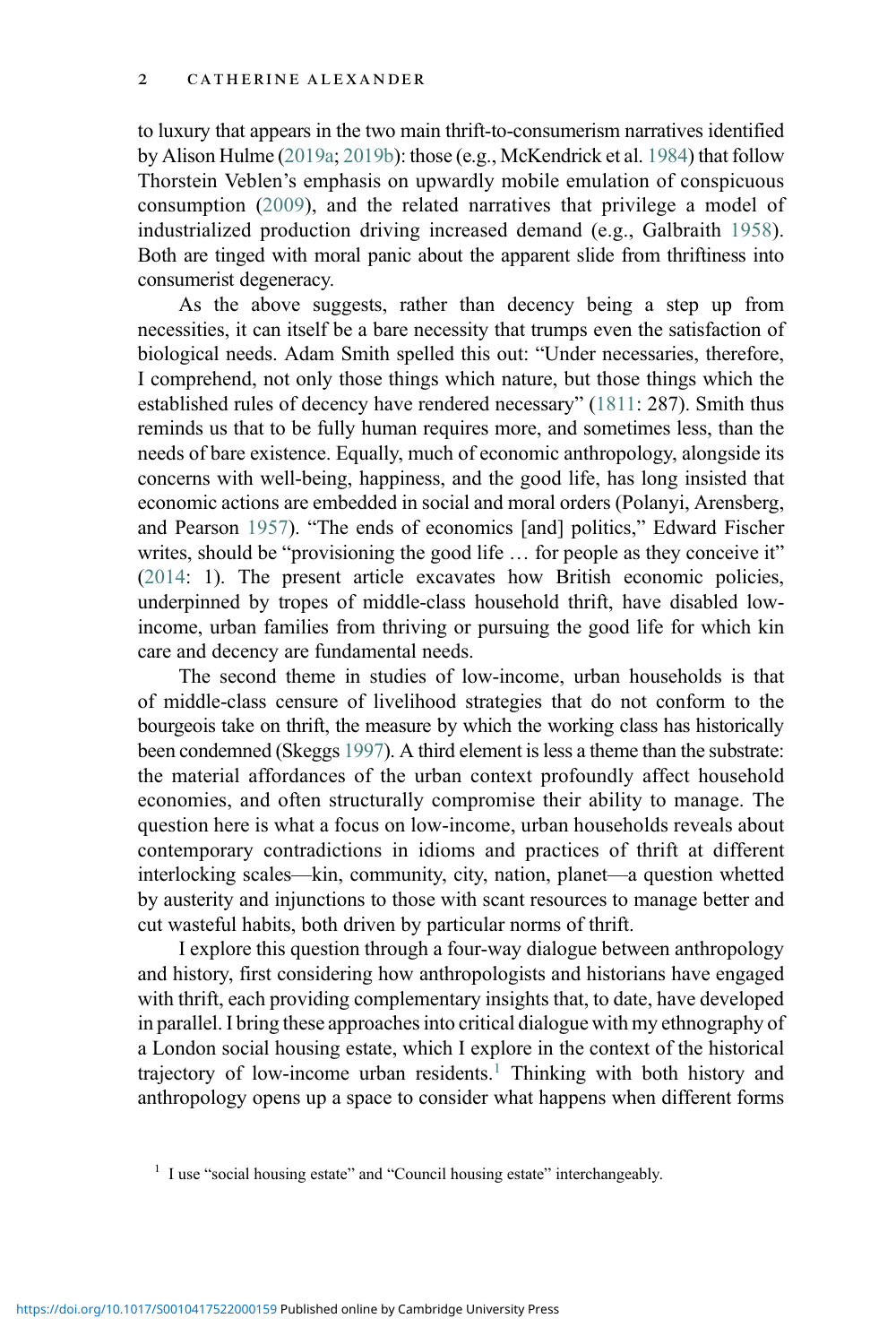of thrift coincide and sometimes clash at different scales. Public expenditure cuts can disable kin-centered practices of thrift, including minimizing waste: failing material infrastructure impedes the formal recycling practices enjoined upon residents.

Stephen Gudeman and Alberto Rivera's pioneering work on thrift [\(1990\)](#page-27-4), which concentrated on rural, Panamanian, self-sufficient households, shows that thrift is a guiding principle of careful saving, spending, and eschewing waste to ensure reserves against lean periods for the household's long-term continuation. This is juxtaposed with capitalist market "thrift," where accumulation and future-oriented actions are also found, but geared towards short-term, constant increase. In the starkly different context of London, Daniel Miller reaffirms that thrift is central to households as an expression of kin care ([1998\)](#page-28-1), but with its emphasis on shopping, his account explains only one of the strategies used to get by. Markus Schlecker's ([2005\)](#page-29-5) analysis of thrift in Vietnam not only juxtaposes traditional household thrift with a socialist regime premised on frugality but also explores tensions between the two scales: the former incorporating proper ritual celebration that the latter denies. Such conflicts between thrift understood only as frugality and thrift that incorporates thriving drive the ethnography below, where thrift emerges at the nexus of projects of worth, sustainability, welfare, kin, waged labor, and material affordances (see Alexander and Sosna [2022a](#page-26-1), and [2022b,](#page-26-2) for extended accounts of anthropological engagements with thrift).

The more normative cultural-historical accounts (Hulme [2019a;](#page-27-0) Yates and Davison Hunter [2011](#page-30-1); and Yarrow [2014](#page-30-2)) usefully highlight two distinct meanings of thrift. In its premodern appearances it was coterminous with its cognate "thriving," not in the etiolated sense of economic wealth but, as Alison Hulme nicely suggests ([2019a](#page-27-0)), more akin to Aristotle's eudaemonia: human flourishing (Aristotle [2004](#page-26-3); see also Fischer [2014](#page-27-3): 2). This sense echoes through Thoreau's commitment to simplicity and heightened awareness of being-in-theworld, as well as twentieth-century anti-capitalist movements that emphasized steady state economies (Daly [1973\)](#page-26-4) degrowth and ecological sustainability (Kallis, Kerschner, and Martinez-Alier [2012](#page-28-2)). Such thriving chimes with Gudeman and Rivera's idea of household replenishment [\(1990](#page-27-4)). There is more to this premodern thrift, however. It was a condition rather than a virtue or trait, appearing in this form as late as 1679 when John Bunyan used it to refer to "a state of being ... of blessedness" (Yates and Hunter [2011:](#page-30-1) 11). Chaucer uses thrift variously to mean "luck" in Troilus and Criseyde, Book III ([1957:](#page-26-5) 434, line 1249), "skill" in The Reeve's Tale (ibid.: 57, line 4049), "suitability" in The Man of Law's Tale (ibid.: 62, line 46), and "prosperity" in The Canon Yeoman's Tale (ibid.: 215, line 739). Thrift qua profit appears once, alongside these other meanings (Cady [2019](#page-26-6): 137). Chaucer's fourteenth century marked the start of the early modern period when an urban, merchant, middle class became established and thrift in the service of profit emerged as a quintessentially bourgeois virtue (McCloskey [2006a](#page-28-3); [2006b\)](#page-28-4) and has largely occluded, but not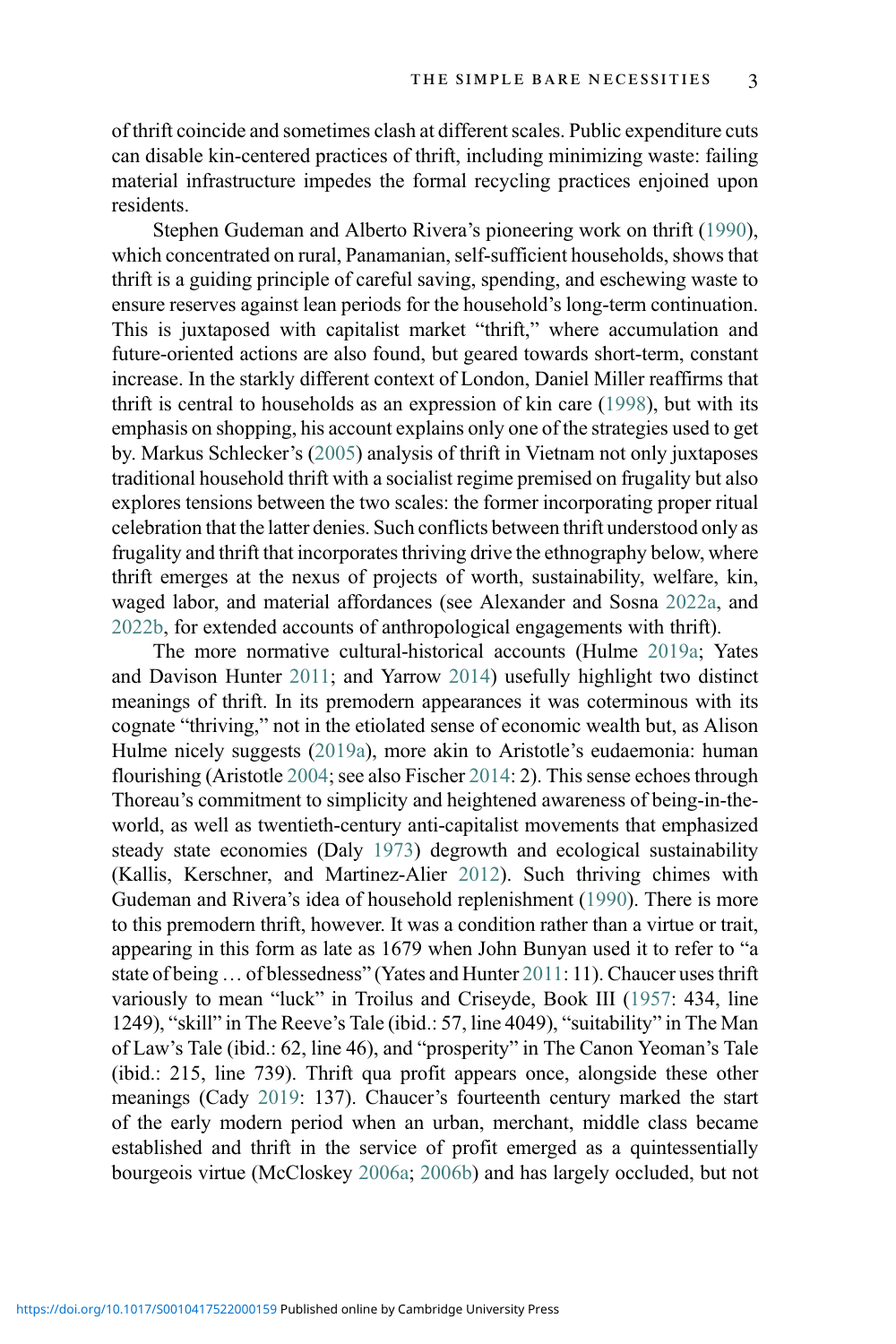replaced, alternative idioms of thrift ever since. Hulme's shorthand distinctions of thrift-as-thriving as different from but giving meaning to thrift-as-frugality are useful ([2019a](#page-27-0)). Joshua Yates and James Davison Hunter further provide a taxonomy of thrift ethics and practices corresponding to "distinct moral orders" and aimed at human flourishing, variously defined, from one age to the next ([2011](#page-30-1): 12–15). This foregrounds that thriftiness at the scale of the household has been reshaped over the last centuries (e.g., from Puritan thrift to consumer thrift), and that thrift with a view to long-term thriving is not only a household practice. Indeed, what Yates and Davidson Hunter call "collective thriftiness" appears in forms as varied as mutual saving groups, state welfare, and most recently, planetary ecological thrift qua minimizing resource extraction and waste production.

My argument here is twofold. Many of these forms of thrift have become enrolled and modified by capitalist logics. Thus, ecological thrift has translated into big business via managing wastefulness rather than reduction methods that might counter growth;<sup>[2](#page-3-0)</sup> the virtue of frugality has become joined or supplanted by responsible borrowing (the latest manifestation of consumer thrift) as an index of wise household management, good character, and citizenship. Indeed, borrowing appears as both right and obligation. These different practices of thrift may materialize at different scales and coexist, interacting and shaping each other. Failure to comply with these shifting norms can be cast as a moral failure that ricochets from the individual and household to a lack of good citizenship and concern for the planet's survival. This resonates with and extends an emphasis elsewhere in Europe and the United States on autonomy, responsibility, and selfempowerment for impoverished communities while the means for them to do so is removed via welfare retrenchment (Cruikshank [1999](#page-26-7); Muehlebach [2012](#page-28-5); Fennell [2015;](#page-27-5) Koch [2018](#page-28-6)). Again, neoliberal policy often draws on an idea of the household to legitimize practice. This is not only a restricted understanding of how many households operate but actively hinders how low-income urban households practice thrift, and, crucially, it ignores that states are qualitatively different entities since they can raise taxes and sovereign debt.

Scale is central to unpacking what thrift means, and does, at different junctures. Since the twentieth century, ideas and practices of thrift have been deployed in state and urban policies. Citizens were first encouraged to cut waste and save for the nation's salvation during the wars (Cooper [2008](#page-26-8); Gille [2007](#page-27-6); Hulme [2019a\)](#page-27-0), in ways now familiar from contemporary recycling strategies. Keynesian postwar state borrowing was meant to stimulate the economy and provide better standards of living (the OED cites "welfare" as another translation of thrift-as-thriving). Following Yates and Davison Hunter ([2011\)](#page-30-1), we might

<span id="page-3-0"></span><sup>&</sup>lt;sup>2</sup> Vance Packard's diatribe against built-in obsolescence in the 1960s, where producers build constant growth on the back of deliberate wastefulness, is equally relevant now [\(1960](#page-29-6)).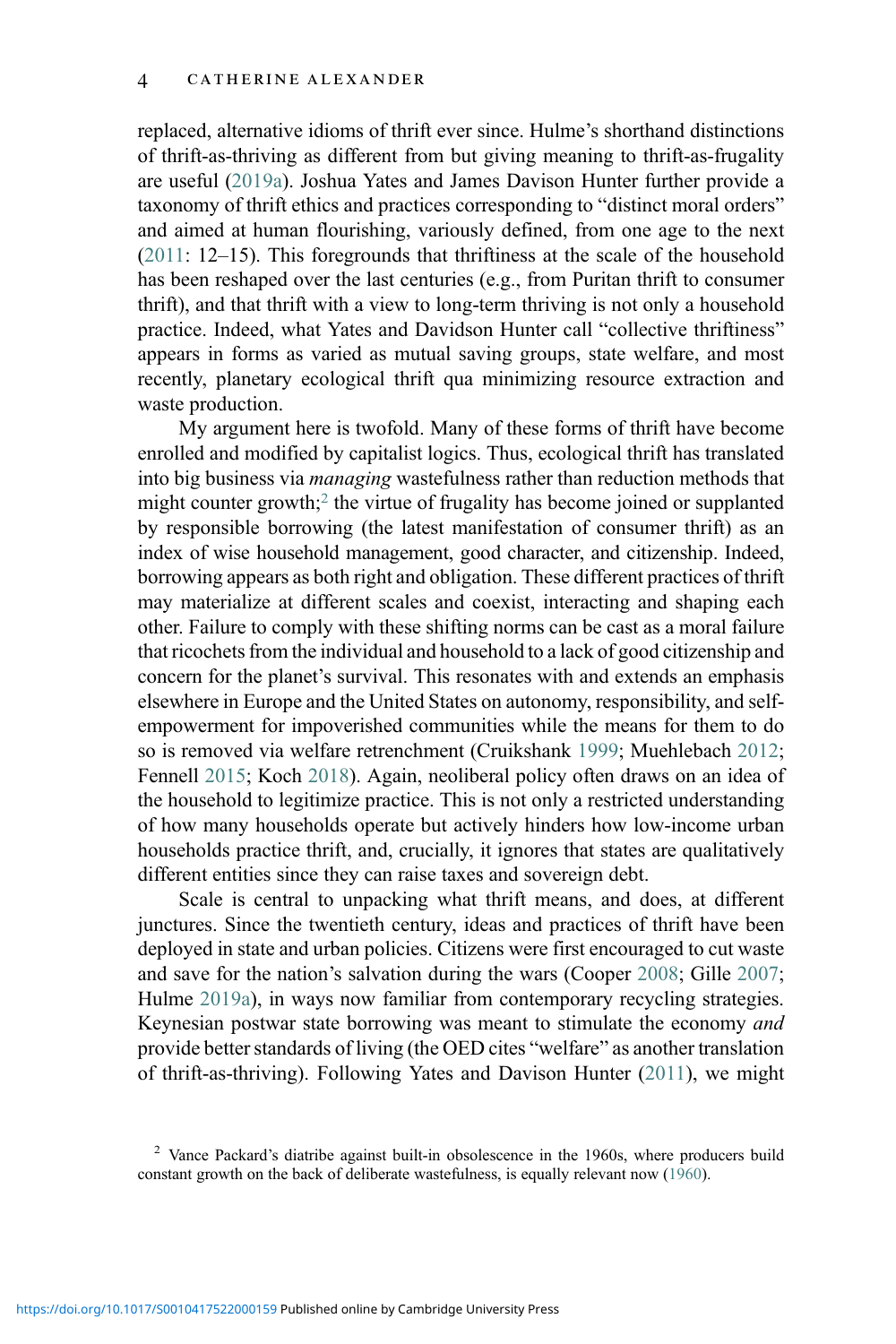understand this period as collective thrift, before the virtue of frugality, as simply limiting spending, wandered across scales from household to national economy in the late 1970s, eclipsing the shift in scale (indexed by the recurrent phrase: "we're all in this together") and therefore how thrift at one scale can have a savage impact on its enactment at another. This is not Keynes' paradox of thrift [\(1936](#page-28-7): 84), where the good of individual saving translates to the bad of a sluggish national economy and unemployment, but where policies of frugality grounded on the idea of the oikos and balancing books can damage household practices of thrift.

In his keynote to the 2009 Conservative conference, David Cameron called for "a new age of austerity" and hailed a necessary "culture of thrift" in public spending (Wheeler [2009\)](#page-30-3) that merged individual with fiscal responsibility. Austerity policies were introduced by Cameron's newly elected government in 2010 and vigorously pursued by successive Conservative governments until September 2019, although public spending remained below 2010 levels until the COVID pandemic. This was not the first time the logic of the contained household had been used to justify British fiscal policy. In an abrupt turn from classic economics approaches to market modelling, Margaret Thatcher applied "the principles of household budgeting ('living within your means') to the management of the national economy" (Samuel [1992:](#page-29-7) 17), saying in 1982, "Some say I preach merely the homilies of housekeeping or the parables of the parlour. But I do not repent. Those parables would have saved many a financier from failure and many a country from crisis" (Young [1989:](#page-30-4) 5).

Austerity measures have battered vulnerable people across Europe and beyond (Narotzky [2020](#page-28-8)). But the ethnography here is given a particularity by austerity's longevity in Britain, compounding earlier welfare cuts, alongside the long-term valorization of home ownership, stigmatization of social housing, and use of household thrift tropes to deride the poor and serve as moral and economic rationales for national economic policy[.3](#page-4-0) The portmanteau neologism "ecology" again draws on the imaginary of self-sufficient household logic to conceptualize a hierarchy of biophysical environments that ultimately encompass the world.

Placing everyday thrifty practices in the context of histories of thrift, national economic policies, and the estate itself foregrounds why a focus on low-income urban households complicates and extends current analyses of thrift. In so doing, this article reiterates recent calls (Narotzky and Besnier [2014\)](#page-28-9) to focus on how people actually get by and to what end, thereby recentering social reproduction. What appears is a different kind of thriftiness from more familiar paradigms of the self-sufficient household-as-oikos, whether the grand estate of Aristotelian economics [\(2000\)](#page-26-9) or smallholding (Gudeman and Hann [2015](#page-27-7)) on the one hand,

<span id="page-4-0"></span> $3$  There are parallels with Germany. In 2008, Angela Merkel said, "The American banks ... should have consulted a Swabian housewife because she could have told them how to deal with money" (Economist [2014\)](#page-27-8).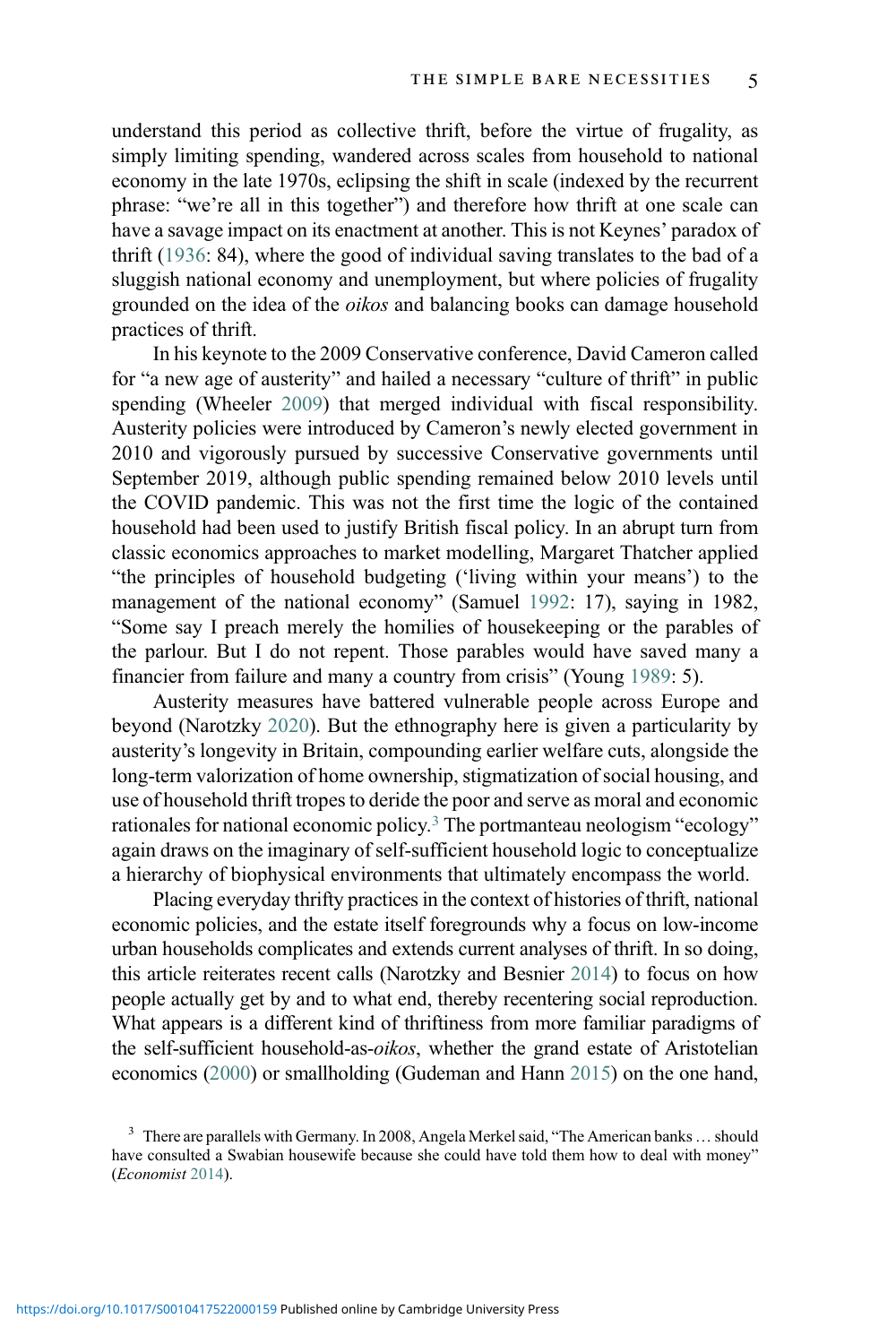or bourgeois thrift on the other. Moreover, tracing the trope of the spendthrift urban poor back to the nineteenth century highlights how waged work excluded the urban working class from practicing the sort of thrift they were adjured to pursue. This paradox of requirement and exclusion continues to play out today.

I explore these themes through an ethnography of a huge social housing estate of dense, high- and low-rise buildings in London. Initial fieldwork at "the estate" was carried out from 2002–2005, with Christine Storey and Chris Smaje, via about forty interviews, and twenty women keeping a diary for a month of everything that entered or left their flats, which we discussed with them weekly. This was supplemented by regular conversations with members of a local environmental NGO and other residents, helping with shopping, and chatting at home or in the local pub. Few men were interested, and the ethnography here is therefore focused largely on female-headed households (see Mollona [2009](#page-28-10); Koch [2019;](#page-28-11) Skeggs [1997](#page-29-2); Smith [2012;](#page-29-8) [2021](#page-29-9) for female-centered UK households; and Stack [1974](#page-29-10) and Fennell [2015](#page-27-5) for the United States). Afterward, I kept in touch with estate developments. Some fieldwork data presented here were used in a methodological comparison study (Alexander et al. [2009a\)](#page-25-0) and some in an urban recycling evaluation (Alexander et al. [2009b\)](#page-25-1).

This period was a critical juncture when the Council<sup>[4](#page-5-0)</sup> was trying to improve the estate, which they stopped abruptly in 2005. Since 2009 it has been demolished in phases to make way for a private/third sector development. Almost from its inception, the estate's residents were the object of the Council's infrastructural spending cuts and, after 1999, were also cast as recalcitrant citizens for failing to comply with new demands for recycling. However, as I will detail, the estate's material environment hindered residents from adopting the "attitude and behavior change" the Council enjoined upon them: sorting then carrying their recyclates to the appropriate receptacles. In new forms, the same castigation of low-income households for apparently unthrifty, wasteful behavior continued, eclipsing alternative understandings of what constitutes careful economy, and to what end, as well as structural obstacles such as the dysfunctional infrastructure. Notably, no singular model of actions and beliefs was followed by all of the estate's residents, some of whom judged each other just as fiercely as they were themselves swept into the same category by certain officials and the media.

In what follows, I start with historical contexts to the changing meanings of thrift over time and then to the intersection of scales and practices of thrift on and in the estate, some of which contributed to its eventual dissolution. I then trace how various thrifty measures by central and local governments shaped the estate, which might be seen as the object of both spectacular welfare expenditure (modernist "streets in the sky") and equally performative cuts as it was starved

<span id="page-5-0"></span><sup>4</sup> London is divided into local government authorities (borough Councils) responsible for housing and waste management.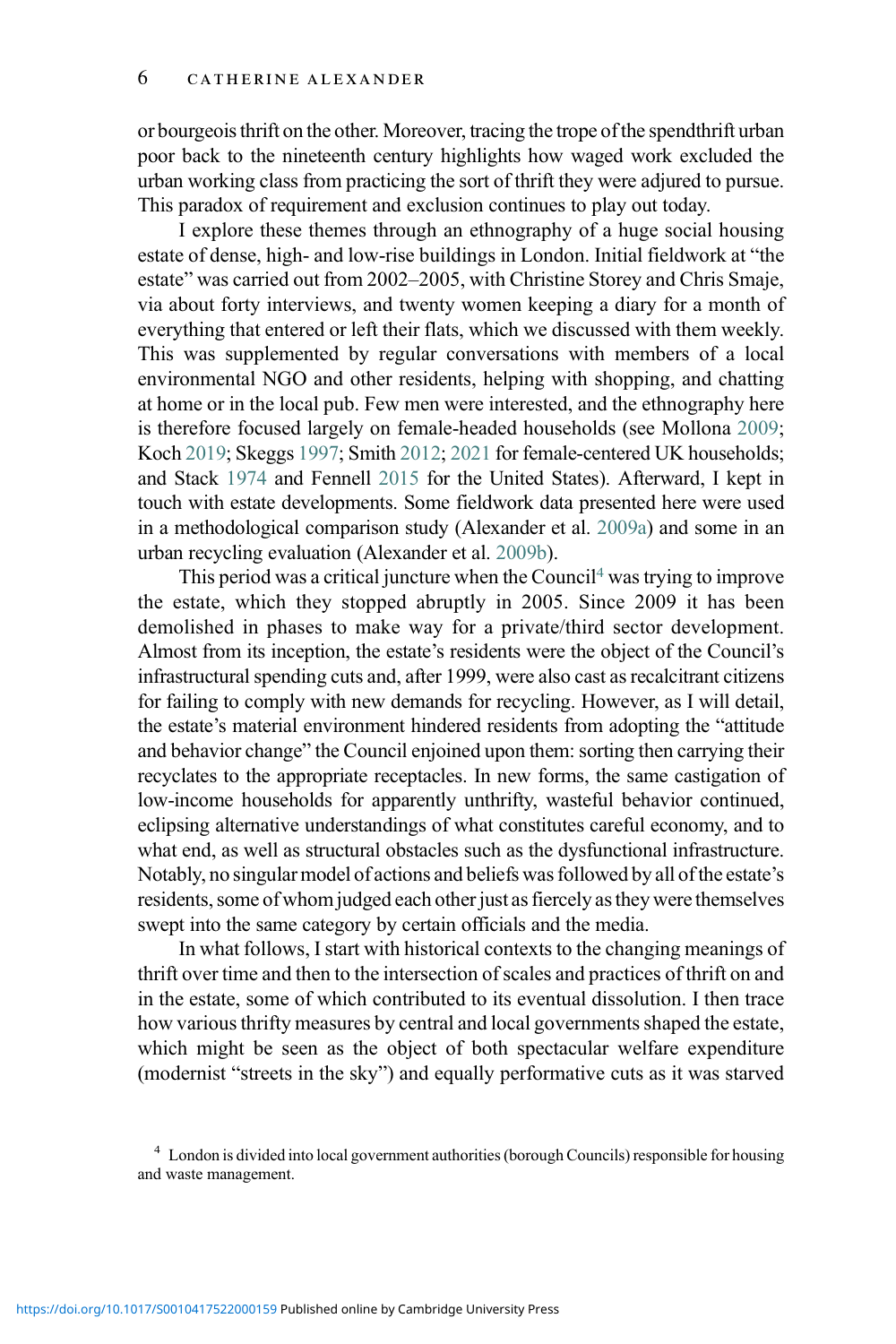of maintenance to the point that destruction was presented as the best option. I then examine household thrift through different understandings of what for my informants constituted decency, or the right way of doing things, and their mechanisms for getting by. This segues into a discussion of how households managed time, labor, money, and materials to achieve, if not a condition of blessedness, then norms of kincare. In line with the literature on provisioning in Britain (e.g., Mollona [2009:](#page-28-10) 63–78; Smith [2012](#page-29-8); Davey [2019a;](#page-26-10) see also Narotzky [2012\)](#page-28-12) the ethnography here suggests a more expansive, elastic idea of households than do official definitions, but it also extends this literature by including material repair, sharing, and remaking. The final ethnographic section juxtaposes such care in conserving material resources—expressed as care for kin—with a common characterization of estate residents as bad recyclers or environmentally unaware, despite the infrastructural limitations they face in complying with official demands. Such negative portrayals form an ecological strand of a broader discourse on working-class wastefulness as households and individuals are caught in the mesh of contradictory policies, imperatives, and admonitions concerning responsible, thrifty behavior.

## a brief history of thrift and the "prodigal poor"

While different disciplines emphasize distinct aspects of thrift's intellectual history, the gender,<sup>5</sup> class, and temporal dimensions of thrift are rarely examined explicitly beyond the short- and long-term horizons of late capitalism and households, respectively (Gudeman and Rivera [1990](#page-27-4)). Nor has there been a close examination of the structural and scalar changes in how thrift-as-frugality has been conceived, fervently enjoined upon others, and practiced, changes that often curtail the very practices and rationales of thrift being preached to the poor. Here I therefore sketch a history of ideas and practices of thrift in Britain to provide a genealogy for the multiple, sometimes contradictory norms and practices of thrift in the ethnography, where earlier censorious misrepresentations of the practices of low-income households still resound.

The dominant meanings of thriftiness have differed from one age to another. Thus, in Europe, we might trace the moves from the relatively self-sufficient peasant smallholding (Gudeman and Hann [2015\)](#page-27-7),<sup>[6](#page-6-1)</sup> William Cobbett's "cottage economy" ([1979\)](#page-26-11), to bourgeois, urban thrift, national thriftiness in both world wars, and thriftiness qua care for the planet's limited resources prompted initially by the 1970s oil crisis. These "moves" only hazard a historical trajectory, and

<span id="page-6-0"></span><sup>&</sup>lt;sup>5</sup> While the postwar sociology of gender and working-class respectability (e.g., Mogey [1956;](#page-28-13) Goldthorpe et al. [1968](#page-27-9); Skeggs [1997](#page-29-2)) examines changing discourses and practices of consumption

<span id="page-6-1"></span> $6\text{ The kind of smallholding that allows surplus for reserves is a step up from bare subsistence.}$ where thriftiness is neither possible nor valorized (Foster [1965](#page-27-10): 296, 307).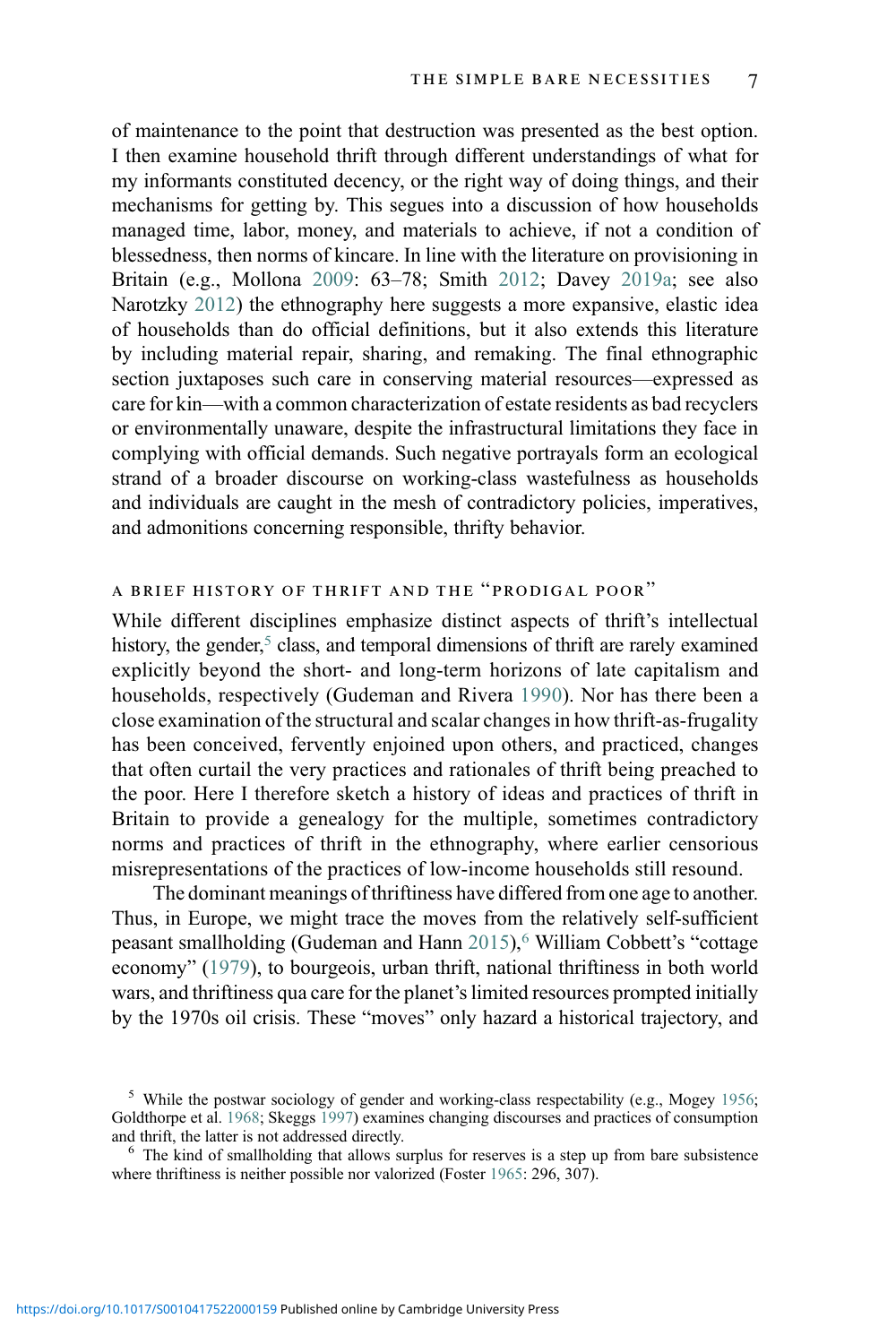many overlap, continue, or, as with recycling (Cooper [2008](#page-26-8); Alexander and Reno [2012\)](#page-25-2), are by turn foregrounded, forgotten, and then rediscovered. The divergences between smallholders and low-income families in industrial and post-industrial cities show the problems with extrapolating ideas and practices of thrift from one context to another. Cottage economies are based on a gendered division of labor and a range of activities from vegetable plots to baking, brewing, turf cutting, making, and mending (Cobbett [1979;](#page-26-11) Sturt [1912](#page-29-11)), and, critically, access to common land for the family pig, rivers for fishing, forests, for firewood, and other commoners' rights (Linebaugh [1991;](#page-28-14) see Geremek [1994](#page-27-11) for an overview of European rural and urban poverty over the last millennium).

In his chronicle of nineteenth-century rural dispossession in England, George Sturt ([1912\)](#page-29-11) noted the temporal shifts from rural to industrial domestic economies and their profound effects on thrifty practices. The largely selfsufficient cottager could save toward the occasional significant purchase needed to keep the household going. Factory work initiated a new tempo, not just for work (Thompson [1967](#page-30-5)) but for income and expenditure as weekly wages were immediately sopped up by buying goods that could no longer be homemade or grown.[7](#page-7-0) The new rhythms meant a more hand-to-mouth existence with fewer opportunities to save, not for accumulation but simply as a buffer against hard times and for the occasional sizeable expenditure (Sturt [1912](#page-29-11): 127–41). The strategies used by urban workers, usually women, to stretch weekly pay across the week often became the focus of middle-class opprobrium. For example, the weekly and seasonal cycles of pawning and redeeming Sunday or winter clothes (Tebbutt [1983](#page-30-6)) were typically decried as heedless and wasteful, much as burial insurance was. These are the same voices that now censure the financial irresponsibility of those forced to borrow at high interest rates for periodic high-cost items, while lauding prudent borrowing. This is a useful reminder that Mr. Micawber's familiar maxim for financial health—"Annual income twenty pounds, annual expenditure nineteen [pounds] nineteen [shillings] and six [pence], result happiness. Annual income twenty pounds, annual expenditure twenty pounds ought and six, result misery" (Dickens [1850\)](#page-26-12)—is little help if the *rhythm* of income across the year does not match that of outgoings. Cash flow matters more than end-of-year balance sheets. Moreover, what counts as financial responsibility and for whom has sharply altered. Older estate residents described childhoods punctuated by weekly knocks on the door by the collectors of rent, insurance, contributions for savings clubs, friendly societies, and sometimes the tallyman's collections for hire-purchase instalments, known colloquially as "buying on the never never" (Davey [2019a\)](#page-26-10). In twenty-first-century Britain, a new financial tempo and discipline is marked by "the responsible

<span id="page-7-0"></span><sup>7</sup> The 1908 Small Holdings and Allotments Act placed a duty on Councils (except in inner London) to make land available.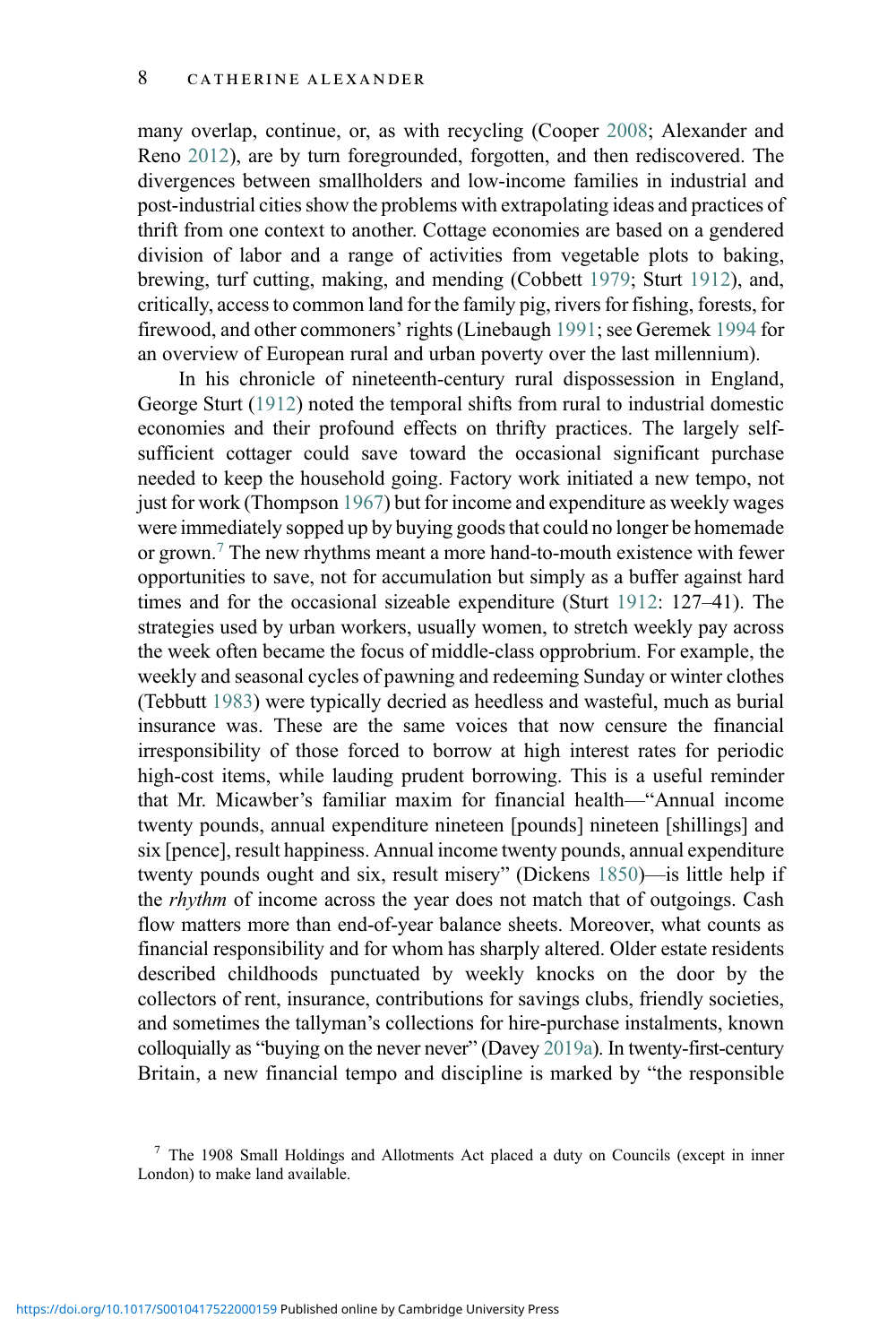meeting, management, and manipulation of ever-greater [payment] obligations" (Langley [2009](#page-28-15): 18, see also Montgomerie's [\(2007\)](#page-28-16) discussion of macroeconomic models of growth based on high levels of consumer borrowing where debts are never fully redeemed), a tempo that is out of synch with irregular, precarious work. While regular cycles of debt and redemption for the poor are not new, the current preference by lenders for on-going debt servicing rather than redemption is a relatively recent innovation.

The bourgeois ethic that privileged thrift qua saving therefore appeared alongside the structural shift of rural dispossession and contraction of the commons that made saving impossible for those whose resources were now restricted to weekly pay. The working classes were at once pauperized and castigated for being idle, improvident, and vicious, exemplified in the 1834 Report of the Poor Law Commissioners (quoted in Engels [1943:](#page-27-12) 286). We will encounter this theme in my ethnography, as urban residents of dense housing estates are urged to recycle and rebuked for failing to do so, yet severely constrained by their material environment and the reduced services they receive.

The ethics or virtue complexes of which thrift is sometimes part reinforce class distinctions. The medieval, aristocratic virtues of honor and generous largesse were rooted in the classical, public virtues along with courage and justice (Casey [1991](#page-26-13); McCloskey [2006a;](#page-28-3) [2006b](#page-28-4)) while the laboring poor had to make do with the Christian virtues of submission to their lot via faith, humility, and "the redeeming effects of suffering … in the life to come" (Freedman [1999:](#page-27-13) 230). Otherwise, the peasant was reduced to a figure that exemplified Christ-like poverty (ibid.). The rise of the urban middle class and the bourgeois mode of thrift composed of self-discipline, hard work, self-denial, accumulation, and reinvestment was at odds with, first, the aristocratic virtues (nominally inimical to thrift), $8$  second, peasant practices of making do from a variety of resources, and third, the very urban workers who fueled bourgeois accumulation but who appear as the dehumanized object of profound moral, social, and economic fear. Their alleged lack of thrift, as index of irrationality (Ketabgian [2010\)](#page-28-17), joined other vilifications that targeted absence: "Workers were excoriated as uncivilized heathen, signifying only a sociocultural lack: 'irreligion, intemperance, improvidence' [and] immorality" (Stedman Jones [1974:](#page-29-1) 463, his italics).

Writing in the mid-nineteenth century, Harriet Martineau was rightly celebrated for her insistence on connecting domestic and political economy. Nonetheless, she also gave voice to a horrified, middle-class vision of a profligate working class addicted to ephemeral indulgence and instant satisfaction, linking the same fast immediacy of "modern industrial production with acts of impulsive

<span id="page-8-0"></span><sup>&</sup>lt;sup>8</sup> A critique of lazy aristocrats was partnered with one of working-class profligacy in the rise of Swedish middle-class thriftiness (Frykman and Lofgren [1987](#page-27-14)).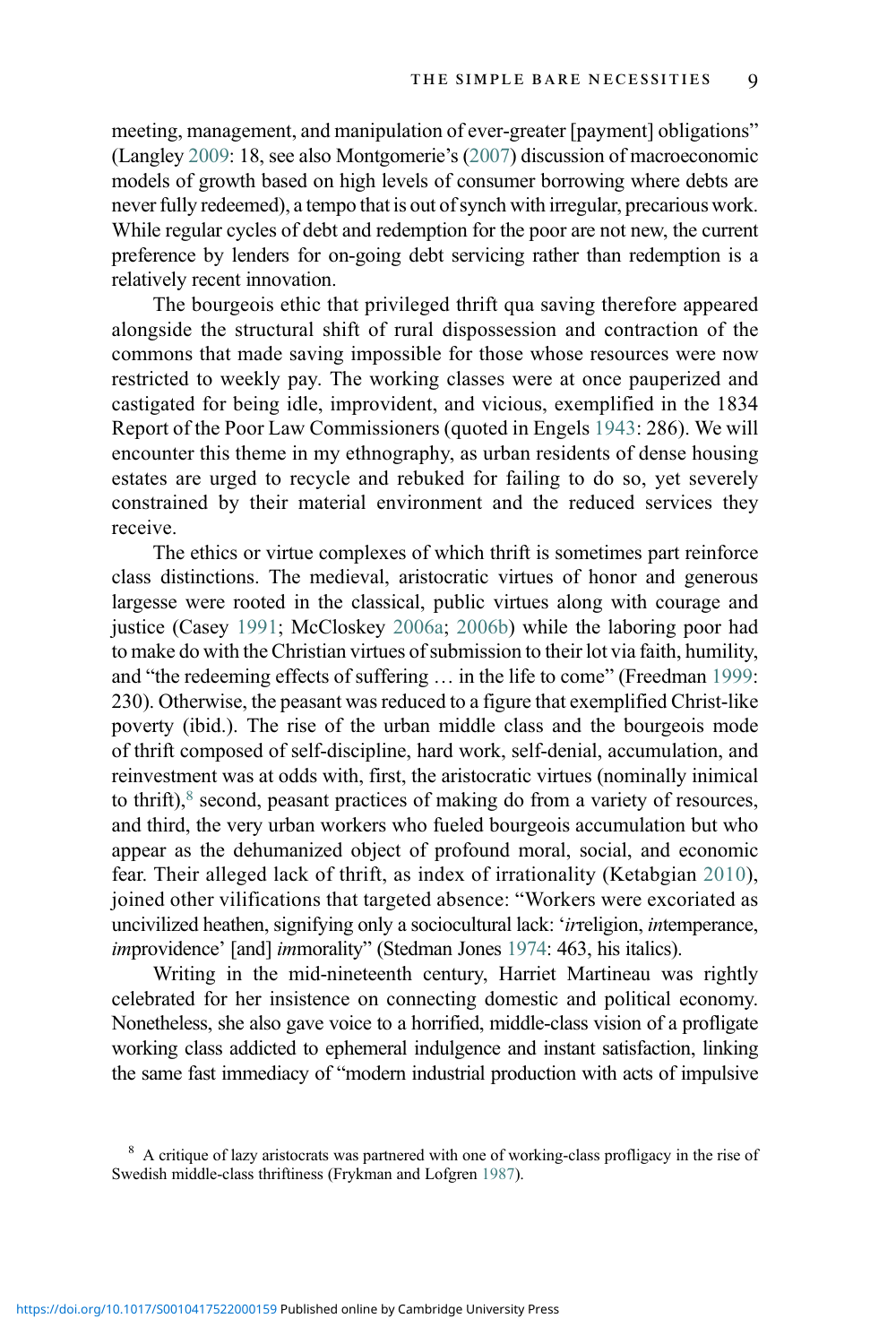and improvident consumption" of luxury goods (Ketabgian [2010](#page-28-17): 153). The proposed corrective lay in control and deferral, treating "capitalist self-denial as gratifying in its own right" (ibid.: 154). Martineau was not alone in celebrating the moral and economic benefits of self-discipline, and censuring what were cast as "irrational, incomprehensible and anti-economic actions" seen through a neoclassical economic lens (ibid.: 151). The trope of low-income workers unable to defer gratification is part of a broader rhetorical trope that infantilizes colonized peoples and the working class by portraying them as lacking discipline in countless ways (Alexander and Sosna [2022a;](#page-26-1) Wilk [2022\)](#page-30-7).

Alongside the pathologizing of the working class, $9$  the hectoring tomes of Samuel Smiles, author of Self Help ([1859\)](#page-29-12) and Thrift [\(1875](#page-29-13)), best exemplify the spirit of exhortation to the working classes to buck up, improve themselves, and recognize that they "themselves (are) to blame for what they suffer" ([1875:](#page-29-13) 154). However, Smiles merely made explicit in a Victorian idiom a view that can be traced back to the Henrician English Poor Laws of 1536, which castigated the physically able but poor as undeserving because they were lazy and improvident (Alexander [2009a](#page-25-3); Cunningham and Innes [1998](#page-26-14); Polanyi [2001](#page-29-14)).[10](#page-9-1) Stedman Jones ([1974\)](#page-29-1) highlights not only the different moral and economic norms for the nineteenth-century working and middle classes, but that the former's "thrifty" practices, such as drawing on kin labor, were often hidden from view; this was problematic since, to be considered deserving of and to benefit from middle-class philanthropy, claimants had to demonstrate signs of thrift that donors recognized, much as twentieth- and twenty-first-century welfare has always depended on the performance of middle-class norms of deservingness (Skeggs [1997;](#page-29-2) Smith [2021](#page-29-9): 38; Koch [2019\)](#page-28-11). Since the 1980s, such deservingness has been partly metricized through credit scores: an "institutionalized measure of moral worth" (Dudley [2000:](#page-27-15) 63).

In sum, the urban households in the ethnography I present here differ from both rural and middle-class households and follow different models of thrift. Yet, media excoriations of "the feckless poor" (Tyler [2015\)](#page-30-8) still often draw on the discourse of middle-class thrift as an index of moral and economic rectitude, oblivious to structural and material impediments the poor face. They ignore, too, questions of what counts as a "respectable" household and barriers to achieving that status. Finally, in response to the frequent portrayal by defenders and accusers alike of "the working class" as homogeneous, I underscore the differences in people's approaches to getting by without using the terminology of a failed or fractured class consciousness. The next section traces the estate's history, highlighting how different ideas about thrift at different scales shaped residents' material environment as well as the demands placed upon them.

<span id="page-9-1"></span><span id="page-9-0"></span> $9$  Gareth Stedman Jones ([1974\)](#page-29-1) summarizes the "slum life literature" that followed Charles Booth's observation of the working classes' "strict rules of propriety."

 $^{10}$  Margaret Thatcher frequently and approvingly quoted Smiles (Samuel [1992:](#page-29-7) 11).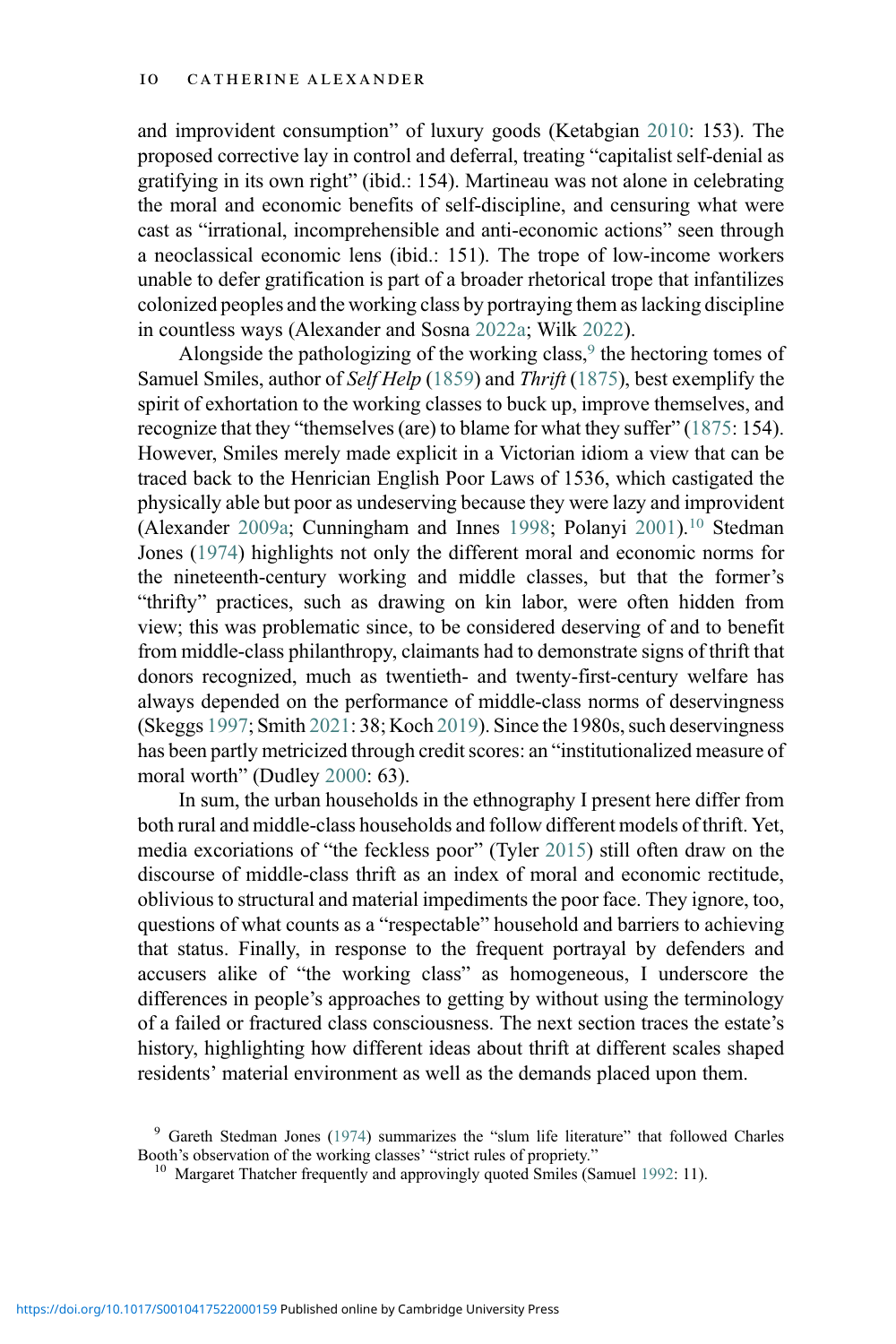### THE ESTATE

This colossal estate, housing almost ten thousand residents in concrete-panel blocks of flats, was built between 1967 and 1977 and financed by borrowing, like much postwar council housing (Beckett [2016](#page-26-15)). Such state indebtedness and expenditure were aimed at providing a better living environment than London's insanitary, crowded, and often bomb-damaged slums. Initially hailed as the epitome of the modern, ideal way to live, the estate rapidly decayed through lack of maintenance and became a byword for inner city deprivation. By the time I started fieldwork there had been a furor over Channel 4 using the estate for its ident in a video clip that was "enhanced" by additions of flapping laundry, artfully scattered litter, and an abandoned shopping trolley in a long, empty corridor (Murray [2012](#page-28-18)).

Edie, sixty years old and leading light of local politics, complained in the pub where we regularly met that anything negative that happened in the area was always ascribed to the estate (see Slater [2018](#page-29-15)), which she insisted was "just another community." Her point was reinforced by a Task Force of architects, police, teachers, and NGOs that had been created to tackle problems on the estate: "If you look at the statistics," the young project manager noted, "crime levels aren't much worse than other areas, but when something does happen, it can be something big that makes the news and distorts what things are normally like." A 2015 report (Social Life [2017](#page-29-16)) made the point more forcefully with its graphics of the estate and surrounding areas' 2010 indices of multiple deprivation. Not only did the estate appear safer than neighboring districts, but the highest scoring index of deprivation was in barriers to housing and services. The media's fascinated hysteria over the supposed deviance of estate residents resonated with Martineau's phobic caricature and was reinforced by the 1977 Housing (Homeless Persons) Act which, as Insa Koch explains, reevaluated access to social housing: what had marked "a citizen's worthiness" became "a mark of dismal inadequacy" ([2019:](#page-28-11) 46). The initial relocations took place just before the 1977 Housing Act was passed.

Many early residents were thrilled with what they described as large, wellappointed flats. One of the first to move in from nearby Bermondsey (Ashton [1972\)](#page-26-16), a dockland area that was savagely shelled during the war, Doreen said, "It was like going to the Ritz, dear. Huge windows and mirrors everywhere. So much space! And an indoor bathroom. We couldn't believe our luck." At the start, residents were often moved street by street, each one allocated to a corridor, thereby keeping familiar communities together. This was a very different experience from that described by Michael Young and Peter Willmott, where relocated East End residents complained of a lack of neighborliness ([1957](#page-30-9): 119; see also Mogey [1956](#page-28-13): 85). In the 1960s and 1970s, Edie explained, most girls left school at sixteen and went to work at the Peek Freans biscuit factory in Bermondsey, staying at home until they married and then often moving to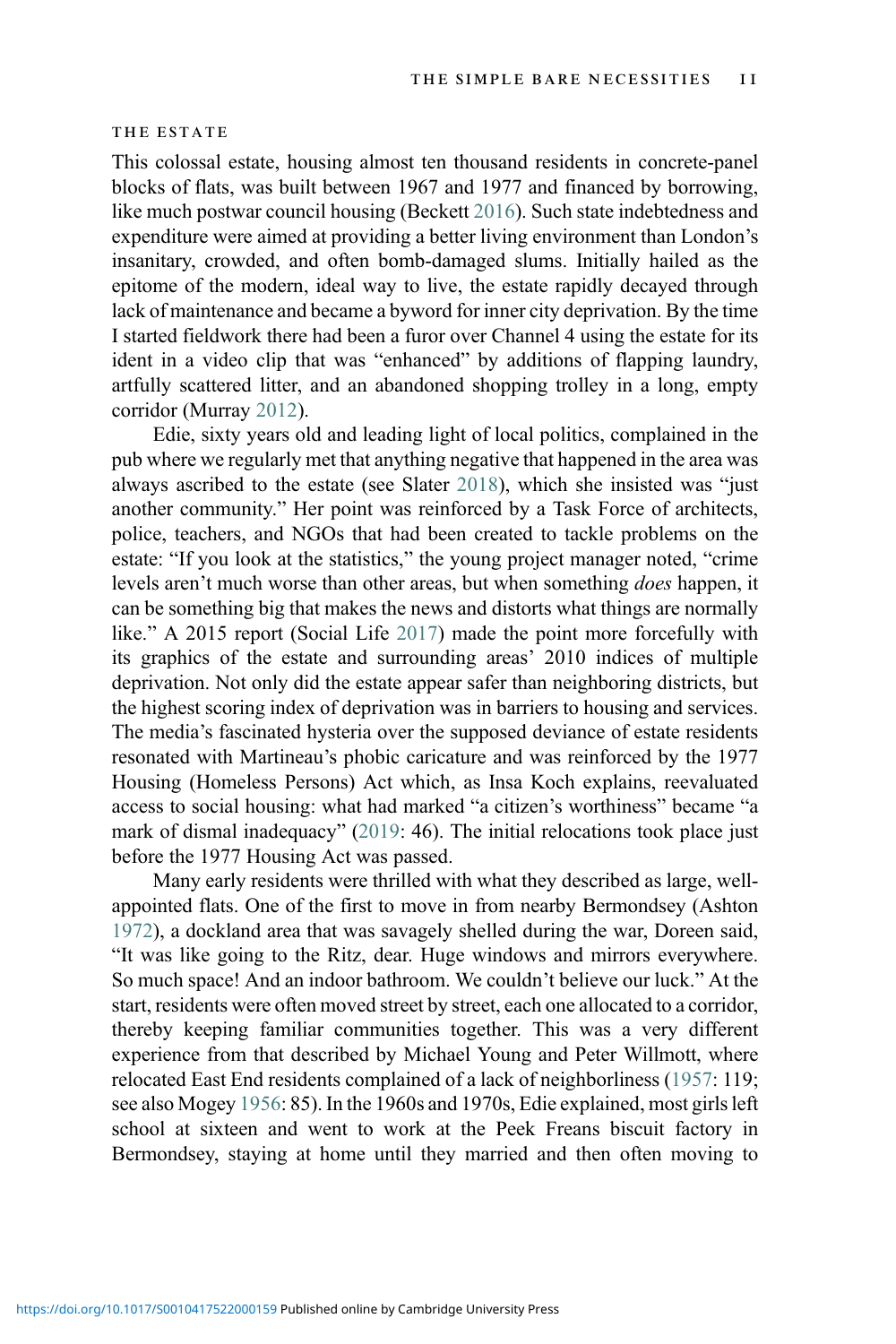another flat on the estate. Gillian Evans' ethnography of white, working-class Bermondsey confirms its continuing tight-knit community; as one of her informants commented, "Bermondsey's like Alabama—everyone is related to everyone else" ([2006](#page-27-16): 19).

The population changed markedly with new incomers, a process that accelerated in the 1980s when the Right to Buy Act (1980) allowed Council tenants to buy their apartments at a discounted market price, a scheme that continues. The Act reframed responsible, thrifty behavior and thriving to mean borrowing in order to secure the "dignity" of home ownership. Although the idea was first mooted by a Labour government in the 1930s (Jones and Murie [2006](#page-28-19)), it took off under the Conservative government then in power, aimed at reducing the public cost of state-owned and managed housing. Numbers peaked under the subsequent New Labour government. Perhaps unexpectedly, given the government's emphasis on prudent household saving, many who had no collateral could take out mortgages on the strength of the discount. Arguably, Right to Buy marked the shift from the virtue of thrifty saving to normalizing borrowing as thrifty good sense, which climaxed with the sale of subprime mortgages and the 2008 financial crash. Encouraging tenants to buy their homes was not accompanied by building more public housing; in 2020 over a million more homes were needed to provide everyone with a decent home to live in (Gompertz [2020\)](#page-27-17). The cost of subsidizing private rentals for welfare recipients exceeds the cost of Council housing. By any reckoning, public money has not been saved.

New owners rapidly found that the dignity of ownership extended not only to liability for their own apartment, but to a share of their building's common areas (e.g., walls, roofs, stairwells), which had suffered from longterm deficiencies of investment and maintenance, both arguably central to any thrifty endeavor (see Verdery [2003](#page-30-10) and Alexander [2009b](#page-25-4) for "postsocialist" examples). Interest rates escalated during the late 1980s and early 1990s, due partly to a housing bubble, and partly to short-lived monetarist policies that also sharply increased unemployment, rendering many new homeowners vulnerable to dispossession after repayment defaults. Meanwhile, house prices slumped between 1988 and 2002; those who found themselves with negative equity disproportionately were on lower incomes and younger and had bought between 1988 and 1991 (Dorling and Cornford [1995](#page-26-17)). In response, some had to take out more loans, some sold up, while others moved to cheaper housing and rented out their flats. Some illegally subdivided flats into bedsits, each room with a lockable door. This increased churn and, some residents observed, diminished the closeness of the community.

By 2001, the Council was planning to transfer the large remainder of the estate that it still owned and managed to an independent social housing organization, but it was dumbfounded when the tenants voted overwhelmingly (73 percent) to refuse the transfer. Edie's friend in the pub chipped in that she had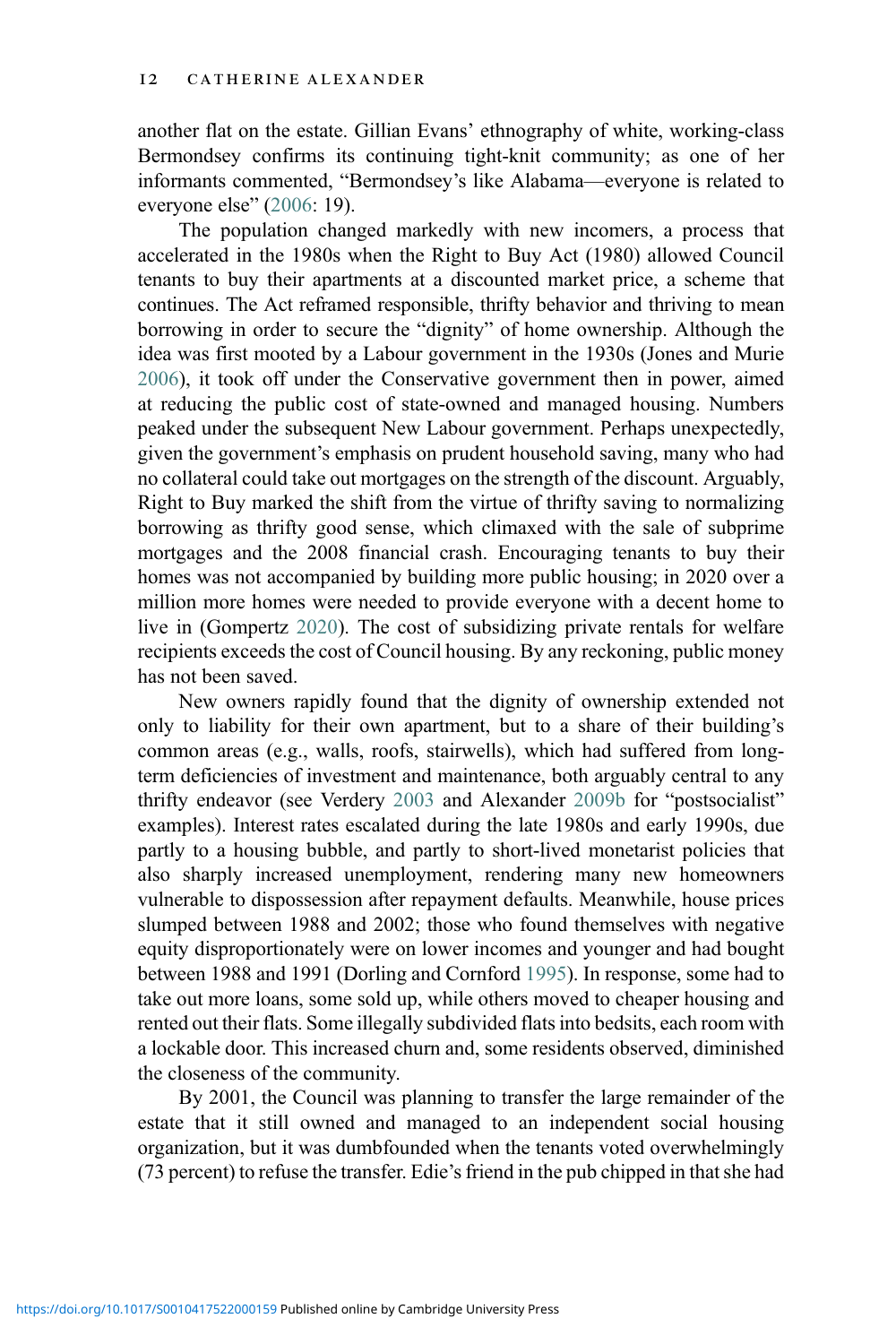voted no, since, "My friend was regenerated and she didn't like it at all, so I said no to that happening here." Articulating a common sense of betrayal, Edie added tartly that it was the Council's responsibility to look after the people who had been relocated from Bermondsey and that privatization was selling residents short. The Council was now faced with having to bring the estate up to scratch. Edie, as well as some local community NGOs, explained that several Single Regeneration Budgets  $(SRBs)^{11}$  $(SRBs)^{11}$  $(SRBs)^{11}$  had been awarded but, mysteriously, had never been converted into improved living standards. Edie did not stint on her accusations of corruption among local officials and councilors and claimed they had converted the SRBs straight into their bank accounts.

During my fieldwork there were plans to improve the estate. Architects were commissioned, tenants—including Edie—consulted, plans drawn up, and one corner was renovated. This was short-lived. In 2005, the Council announced that the estate's largely concrete-panel construction was a safety hazard due to the possibility of gas explosions. Other irredeemable material shortcomings were cited: the heating system, untraceable leaks, and flat roofs (Beckett [2016\)](#page-26-15). The only responsible thing to do, it was decided, was to evacuate residents and hand the estate over to private or third-sector developers, creating twice as many, but smaller flats. At least half the flats would be sold to finance the new development. Residents who rented from the Council were told they would be able to return once building was complete, but the flats would be smaller and rents 80 percent of market value.[12](#page-12-1) Approximately 2 miles from the City of London, the estate is "prime" land commanding high market values. Despite vehement protests, the plan was implemented in phases starting in 2009. Tenants, now called "decants," were moved elsewhere, their homes termed "voids." As of 2020, only 34 percent of previous tenants have returned. Residents who had bought their flats were served "Compulsory Purchase Orders" that many claimed were significantly below market values. To find affordable housing they were forced to move a considerable distance away, making a mockery of the discourse of the dignity and self-reliance that would supposedly accompany becoming an owner-occupier.

This short account of the estate's troubled history has necessarily skimmed details (see Lees [2014](#page-28-20); and Beckett [2016](#page-26-15) for longer versions). Nonetheless, it shows that whereas the estate's initial construction drew on Corbusier's modernist spirit, if not the quality of his materials and design (see Coleman [1985\)](#page-26-18), almost from the outset, estates such as this were targets of government cost reductions and stigmatization (see Mogey [1956\)](#page-28-13). Further, it indicates the

<span id="page-12-0"></span> $11$  Established by Blair's Labour government, the SRB scheme ran 1994–2004 to address multifaceted urban deprivation through "partnership working" with residents, Councils, and private and third sector groups. It included a mandate to improve both the environment and the infrastructure.<br><sup>12</sup> Following an outcry, the percentage was reduced, but for many former Council tenants,

<span id="page-12-1"></span>returning to the estate is still impossible.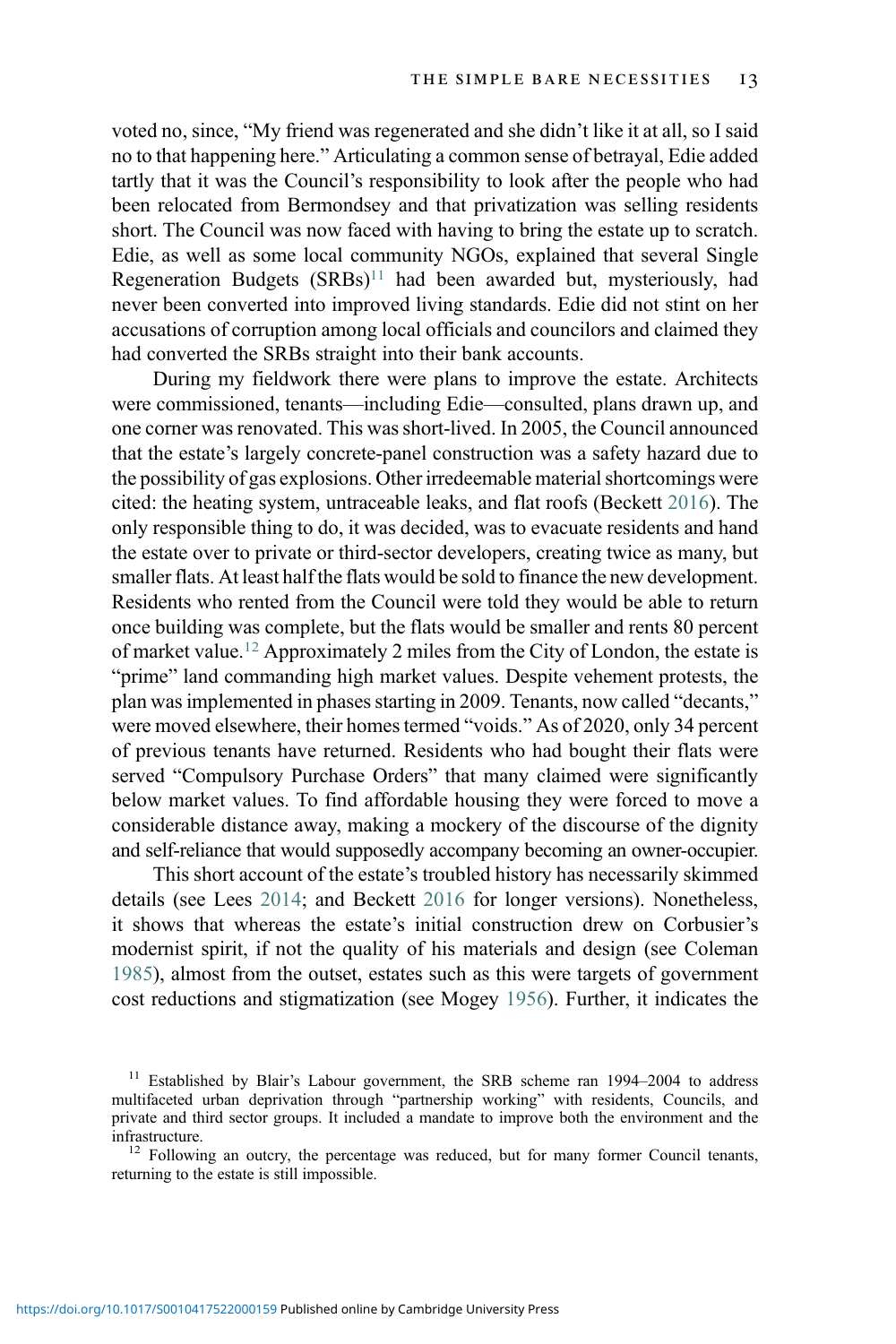difficulties in considering thrift in such a context, where a household's material infrastructure, let alone the added affective dimensions of home (Alexander, Hojer Bruun, and Koch [2018](#page-25-5)), are in the care of a landlord who either fails to maintain buildings to acceptable standards (see Koch [2018](#page-28-6)) or chooses evacuation, demolition, and rebuilding over maintenance. Informally, local community NGOs, as well as some Council officials with oversight of the Borough's housing, observed that while rebuilding is hardly a thrifty option in terms of an economic balance sheet, it has more political value than the "invisible" expense of maintaining infrastructure, a view with which Edie vociferously agreed. Other tenants were equally fervent in believing the estate urgently needed to be rebuilt to better standards. One irony is that the UK campaign for decent homes, launched by Tony Blair's government to improve living standards, has often been used to justify new build rather than maintenance, fueling the current phase of demolition-and-rebuild gentrification (Wilde [2020](#page-30-11); Lees [2014\)](#page-28-20).

## decency and respectability

The brief history of thrift just presented is a preliminary foray into its class dimensions over time. Here I will explore ethnographically the complications of managing on a limited budget to maintain at least a public face of decency. Institutional admonishments to have a planetary conscience, or indeed accounts of the rising popularity of secondhand circuits of exchange such as charity shops, car boot sales, or eBay (e.g., Tranberg Hansen and le Zotte [2019](#page-30-12)), typically eclipse the sharp class difference between conspicuous thriftiness as a fashionable trend and careful frugality as the only means of managing on a low income when poverty is a recent memory and painfully near to hand. To paraphrase Clifford Geertz's observation that the difference between a twitch and a blink hinges on the action's context [\(1973](#page-27-18): 6), we might say that darning a sock can be read very differently if that sock was initially a good quality wool one able to bear several darnings or one that rapidly disintegrates. The same action can be a statement of skill or eco-commitment—"visible" darns have become an eco-fashion statement (Noguchi [2019](#page-29-17)) enacting an aesthetic of thrift irrespective of need or a source of shame because it denotes poverty, or simply a habit.<sup>13</sup>

Two women on the estate, quite different in character, dominated local politics, and residents tended to side with one or the other. They also exemplified different approaches to thrift and decency. Edie, introduced earlier, was joyfully raucous and frequently obscene. She chain-smoked and had a fondness for leopard skin patterned clothes that she had triumphantly unearthed in local charity shops.

<span id="page-13-0"></span><sup>&</sup>lt;sup>13</sup> Likewise, the complex responses to secondhand clothing in southern Italy emerge from the confluence of social pressure to wear designer clothing, poverty, and charity's negative associations (Pipyrou [2014\)](#page-29-18).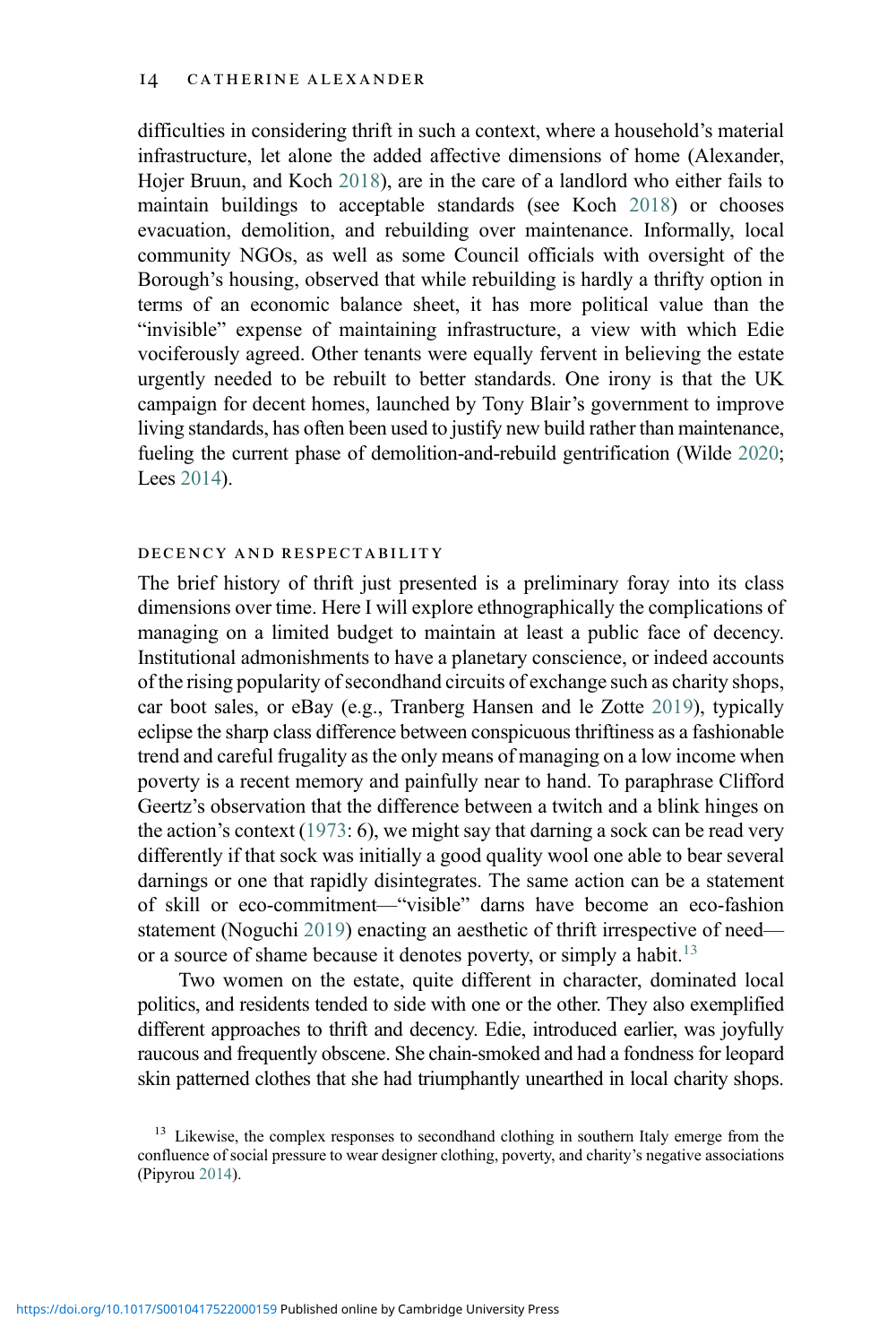Passionately engaged with both local politics and the Labour Party, she was an enthusiastic and respected advocate for estate residents' welfare.

I first bonded with Edie in the local pub, partly because I was buying the drinks but also because I had just bought a large quantity of cheap offcuts of ham from a nearby supermarket, which I offered to split with her. "That'll do nicely for my Mikey's tea," she said, scooping the ham, now carefully wrapped in a handkerchief, into her handbag. The ham cemented our friendship; she found a way of mentioning it most of the times we met up. Her rival, Maureen, was quite different: neatly dressed, hair carefully permed, and never leaving her flat without "putting her face on," she was equally invested in the estate and furious about media calumnies, but supported regeneration via demolition and rebuild, believing the estate was past its sell-by date.

Not only did the two women present themselves very differently in terms of appearance and comportment, but Maureen carefully pointed out that she only bought her food from Marks and Spencer, a fairly upmarket food store, preprepared if possible, because she knew it was "good quality." Not for her ham offcuts slid under a table in the gloom of a pub. That food is richly symbolic is hardly news, but what perhaps needs restating is its role in marking out the slippery ascent from poverty to respectability. One should also note that government-sponsored injunctions not to waste food (WRAP [2009](#page-30-13)) can clash with other imperatives, particularly the marking of ritual occasions (Alexander, Gregson, and Gille [2013](#page-25-6)).

Provisioning for children elicited a particular set of views of what was appropriate or decent. Maureen had started a small exchange system for children's toys, encouraging mothers to bring toys their children had grown out of and swap them for new ones. A young woman had also started her own exchange scheme with her friends. For the younger group, swapping toys became a social occasion, but most also tried to save up to splash out on at least one big, new toy for each of their children each year. The rising cost of these as the children hankered after electronic games worried the mothers, anxious to do the best for their children lest they be mocked by friends. Clothes were a different matter. Discussing a couple of local charity shops, the same young women all said emphatically that they would never dress their children in secondhand clothes. One added slowly that if she was really stuck for money and needed something she might think about it for herself, "but never for my kids. I get the best I can for them." Having to wear secondhand clothes or "hand-me-downs" from older siblings and cousins reminded her of her own childhood and being acutely aware of how little money there had been to keep the family going. Again, while some siblings might swap clothes, there was often a boundary drawn around immediate family—sometimes extending to close friends—beyond which clothes were not exchanged for reasons varying from disgust at an unhygienic practice to social embarrassment.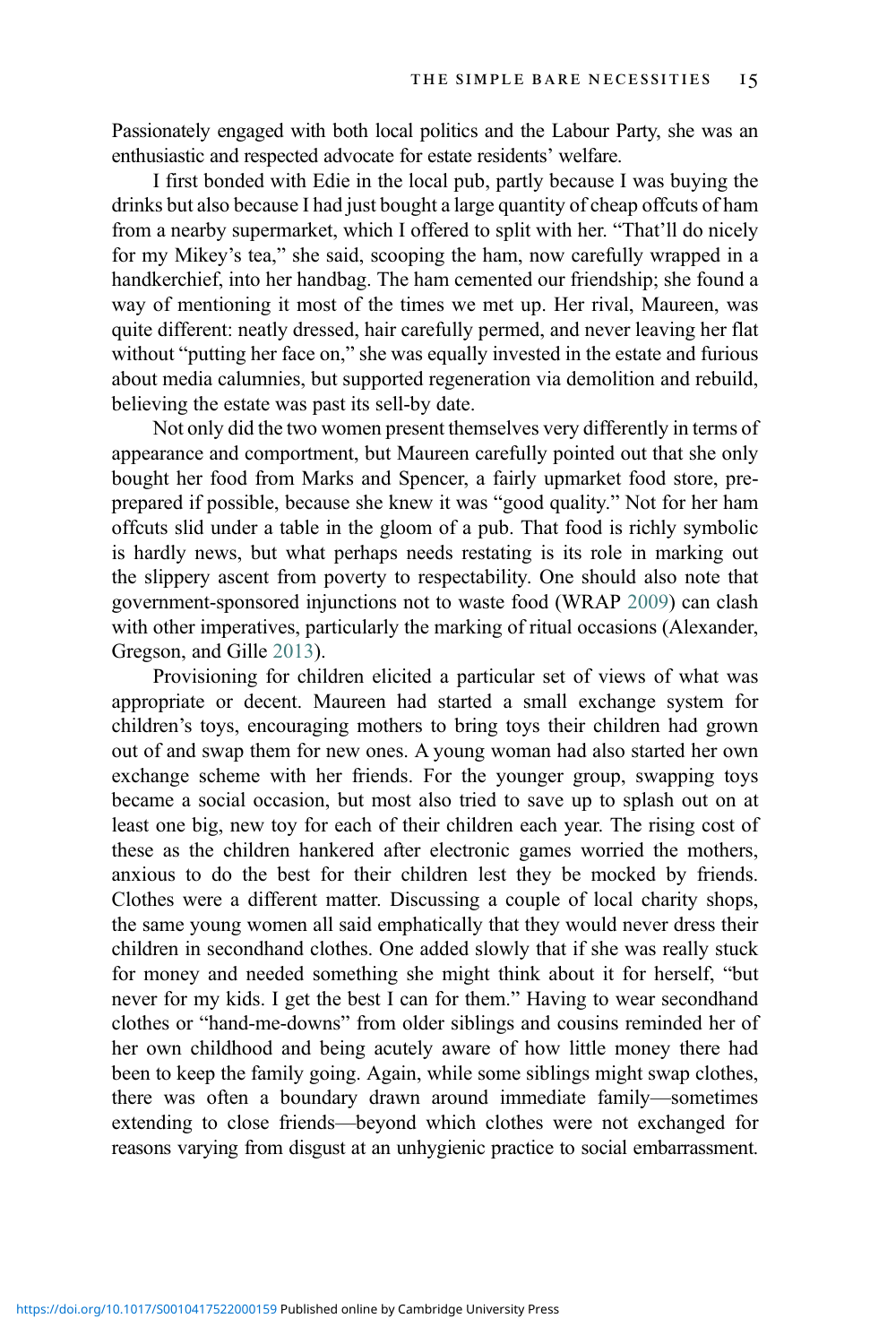Edie's delight in charity shops was not widely shared.<sup>14</sup> But the social gatherings, finding toys, or indeed saving enough to buy a child something new, all afforded pleasure far beyond the instrumental value of saving money. While toys and clothes may seem a world away from burials, they arguably belong to the same register of proper provision, highlight the fragility of maintaining decency, and moreover, reduce waste and save money.

Maureen also liked to remind people that she and her (rarely seen) husband had bought their flat under the Right to Buy scheme and were therefore owneroccupiers, suggesting that owning was a social notch above renting from the Council. Edie, when asked if she would consider buying her flat, pointed out that the right she wanted was the right to rent from the Council, explicitly invoking the postwar social welfare contract on which the estate was literally and politically founded (Alexander, Hojer Bruun, and Koch [2018](#page-28-6)). Owning, in Maureen's eyes, not only afforded social distinction but also indicated the moralized ability to save—and borrow. She had paid a deposit from her savings and borrowed the rest as a mortgage. At a time when mortgage repayments were cheaper than renting—until interest rates shot up to nearly 15 percent in 1989 the thriftiness of buying usually depended on a stable income that was enough to save and borrow on. The opportunity for such thriftiness was not open to those whose income was both insecure and low, unless they could take advantage of the Right to Buy discount.<sup>[15](#page-15-1)</sup> Thus, indigent people rarely have the ability to be thrifty in terms of saving, or indeed to borrow for longer-term investments.<sup>[16](#page-15-2)</sup>

The differences between Maureen and Edie underline some of the contradictions inherent in ideas, idioms, and practices of thrift. Edie may have embodied an unbounded extravagance of manner at odds with the attributes associated with thriftiness, but she practiced a careful frugality, making it into an adventure. Maureen's apparently more self-disciplined habitus nonetheless exemplified the shift from valuing the skills of household frugality, and the relationships that enabled them, to valuing increased status through conspicuous consumption (Skeggs [2011](#page-29-19): 504). Pre-prepared, expensive food is more wasteful in terms of cost and packaging but speaks to a different moralized schema of class ascent. Home ownership promised stability, a key characteristic of the condition of thrift, and dignity in a re-moralized Britain (Davey [2019b](#page-26-19)), but was also founded on speculation that was undermined by government policies that left many homebuyers vulnerable to eviction, even before Compulsory Purchase Orders decimated their investment. Meanwhile,

<span id="page-15-1"></span><span id="page-15-0"></span><sup>&</sup>lt;sup>14</sup> None of my informants used the three pawnshops near the estate, but they did a lively trade.<br><sup>15</sup> "The incomes of RTB purchasers were below average; most were from lower middle-class or skilled working-class backgrou

<span id="page-15-2"></span><sup>&</sup>lt;sup>16</sup> Robert Tressell [\(2012](#page-30-14)) and Barbara Ehrenreich ([2001\)](#page-27-19) vividly illustrate the proportionately higher living costs for the financially insecure (and see Miller [1998](#page-28-1) for the same perspective among wealthy Londoners who see buying good-quality items as thrifty).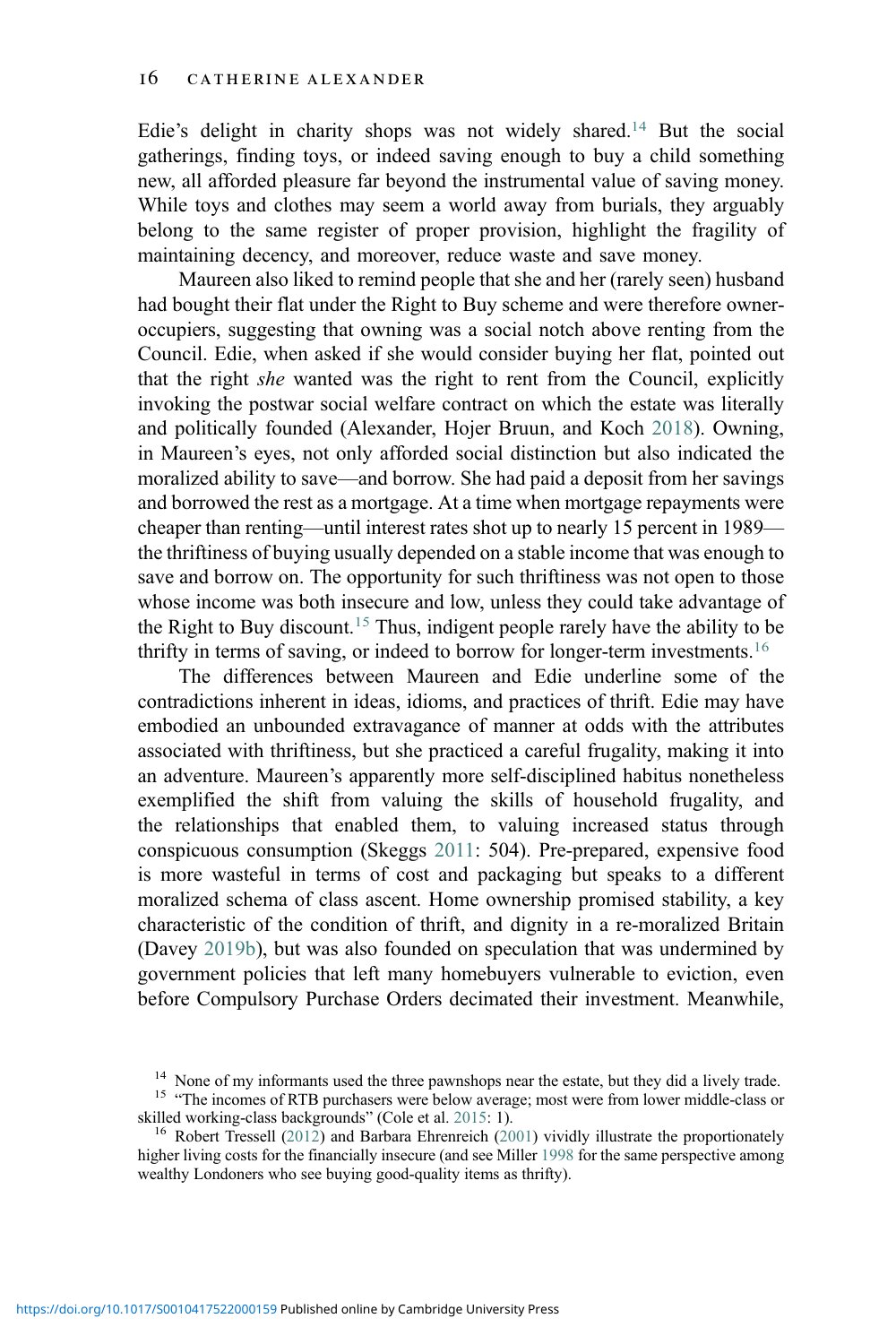many continued to rely on kin-based networks as their main resource for managing, meeting both utilitarian and moral needs.

#### networks and shared labor, or the axiom of amity

Through a focus on dynamic household practices, this section will highlight how conceptions of thrift based on households as coterminous with dwellings, long the Census definition, conflicted with residents' thrifty practices (Mollona [2009:](#page-28-10) 63–78). Our initial survey exposed some odd results. Mary, a slim widow in her mid-fifties had lived alone in a two-bedroom flat since 1993. She spent a huge amount on food, vastly in excess of either one person's capacity for consumption or her income from a small pension and a part-time cleaning job. In startling contrast, Lydia, a young woman who lived in a nearby one-bedroom flat with her baby and toddler, appeared to be on a virtual starvation diet, comprised only of "treats" like the occasional chocolate bar, snack, or pizza; she purchased no "provisions" in Miller's schema of shopping ([1998\)](#page-28-1). Such treats were often purchased just to save time. It soon became clear that the widow was not gluttonous, nor the little family malnourished; Mary was Lydia's mother and was shopping and cooking on her behalf while Lydia, who received welfare benefits, looked after her children. There were no affordable crèches in the area, and it was hard to find a job that paid enough to be worthwhile after the costs of childcare. This, however, was only a small part of the large and complex household that Mary headed up.

Mary also had two sons, one of whom, Mark, rented a room on the estate and had two children who lived with their mother, with whom he had broken up. His children occasionally visited and were usually brought round to Mary's flat to join in whatever meal was being served. On the strength of her job, Mary had borrowed money to pay Mark's deposit. He and his brother, who also lived nearby though not on the estate, brought their laundry to Mary, who ran daily loads in her washing machine. Her sons had been intermittently in prison for petty theft and now sporadically worked as building laborers or helped in East Street Market, known locally as "The Lane," which ran along one of the estate's boundaries. Occasionally, they gave Mary some money towards buying food, although they preferred to contribute to a celebratory blowout rather than make regular contributions that, she muttered, would be of more use. Nonetheless, Mary was not averse to feasting when the occasion called for it. "Say what you like," she said [I had said nothing], "but when my boys come out the nick, I always have a good spread on the table for them." Such spreads necessitated weeks of careful scrimping to save enough money to buy the food and drink her sons were partial to. A recurrent theme was how to celebrate ritual occasions properly (see Stedman Jones [1974:](#page-29-1) 473). Christmas warranted the largest outlay and, by the same token, the most careful saving, sometimes via "Christmas Clubs," which offered no interest but, as Mary said, made it easier to save up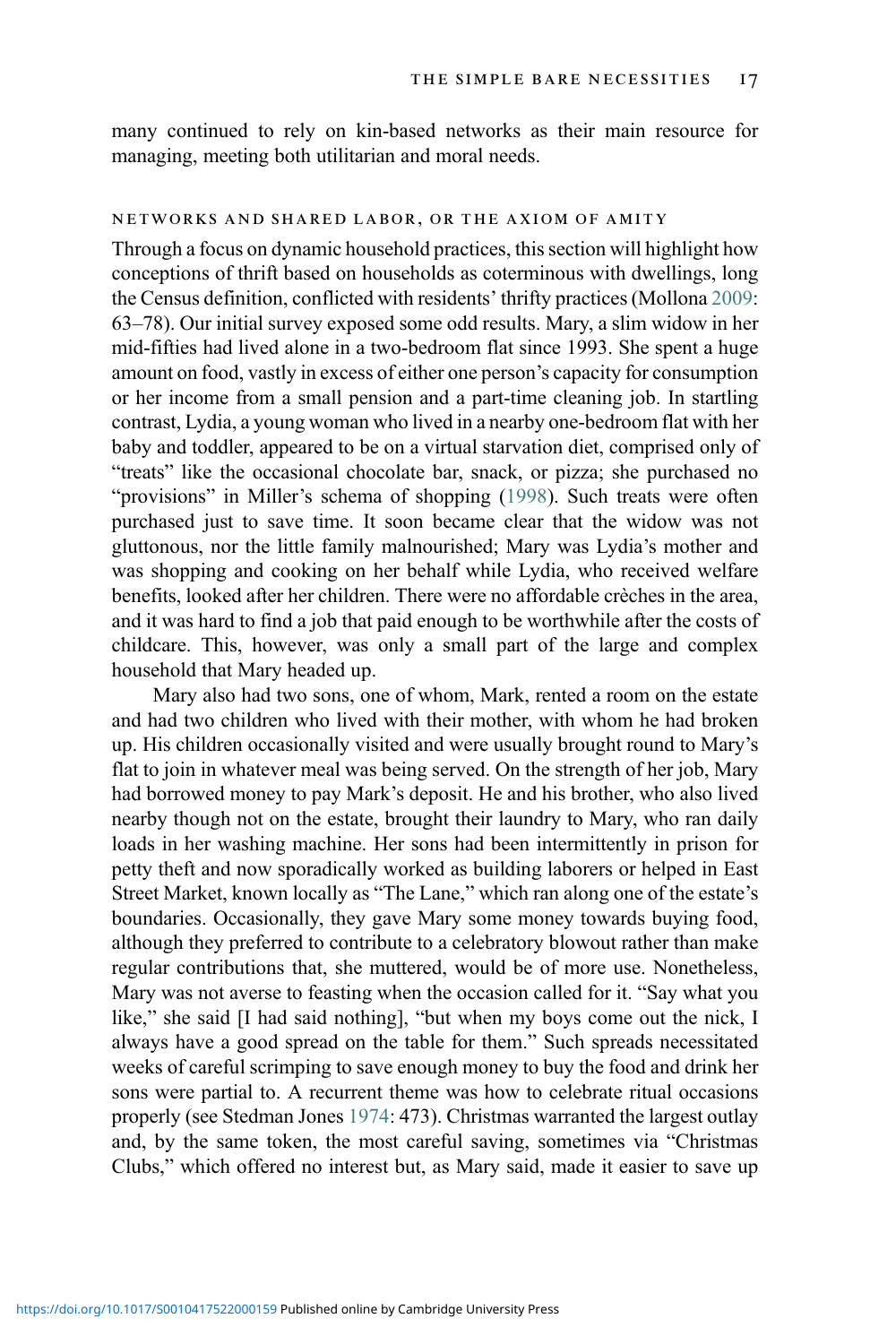across the year. Careful as Mary was, she also commented that she often simply lacked the time to find the best value buys whether in the high street or market, which entailed trailing from shop to shop comparing prices. Time invested in childcare and cooking was traded for time that might have saved money: a different calculus from that suggested by Miller's informants ([1998\)](#page-28-1).

Mary's other daughter, Rhianna, had a temporary job and two children: a school-age son and a three-year-old daughter. Mary looked after them after school, often along with Lydia's children when Lydia had to be away from home. Lydia and Rhianna gave Mary money weekly to buy food that she cooked and either ate with her children and grandchildren or gave to her children to reheat at home. Occasionally, Mary coordinated other child-minding arrangements when she was busy, such as collecting Rhianna's children for Lydia to look after.

Sharing labor and money was common across the estate when children lived nearby, especially among female-headed households. Mary was effectively the family's accountant, working out the complex permutations of monetized and unmonetized labor and exchanges necessary to keep the family going. Contributions varied from one child to another and over the course of the year, but there was no sense that cash acted as an equivalence for nonmonetized labor or other resources. This is a reminder that an Aristotelian anathematization of money and markets and valorization of a non-monetized domestic realm of mutual aid is certainly common (Block and Parry [1989\)](#page-26-21), and though it underpins a bourgeois separation of public and private spheres it is not universal. Thus, Chris Gregory ([2009\)](#page-27-20) describes how householding, in Karl Polanyi's [\(2001](#page-29-14)) taxonomy of economic modes, initially appeared as an abstraction of the oikos, before being recast as just another form of redistribution. Although grounded on distinct kinship norms, Gregory's ethnography in middle India shows that households can straddle monetized and non-monetized economic spheres, pooling and redistributing money. In rural Turkey I found a similar sense that money was just another resource to be shared ([2002](#page-25-7): 164, 172–73).

Quite apart from the economic sense it made to share labor, income, and costs in this way, there was also a moral balance sheet over which Mary presided. "At the end of the day," she liked to say, "it's family innit, you've got to look after family, even if they drive you up the wall sometimes." This neatly paraphrased Meyer Fortes' axiom of amity: "a general principle of kinship morality that is rooted in the familial domain and is assumed everywhere to be axiomatically binding. This is the rule of prescriptive altruism" ([2004](#page-27-21)[1969]: 231–32).

The household in this case is wholly defined by neither co-residence nor "family," but as "activities and relationships" (Wilk and Netting [1992;](#page-30-15) see also Yanagisako [1979](#page-30-16)) that draw together a series of overlapping kin-based units, partly independent and partly pooling resources to address the complex logistics of low-income survival. Reliance on such kin and friendship networks for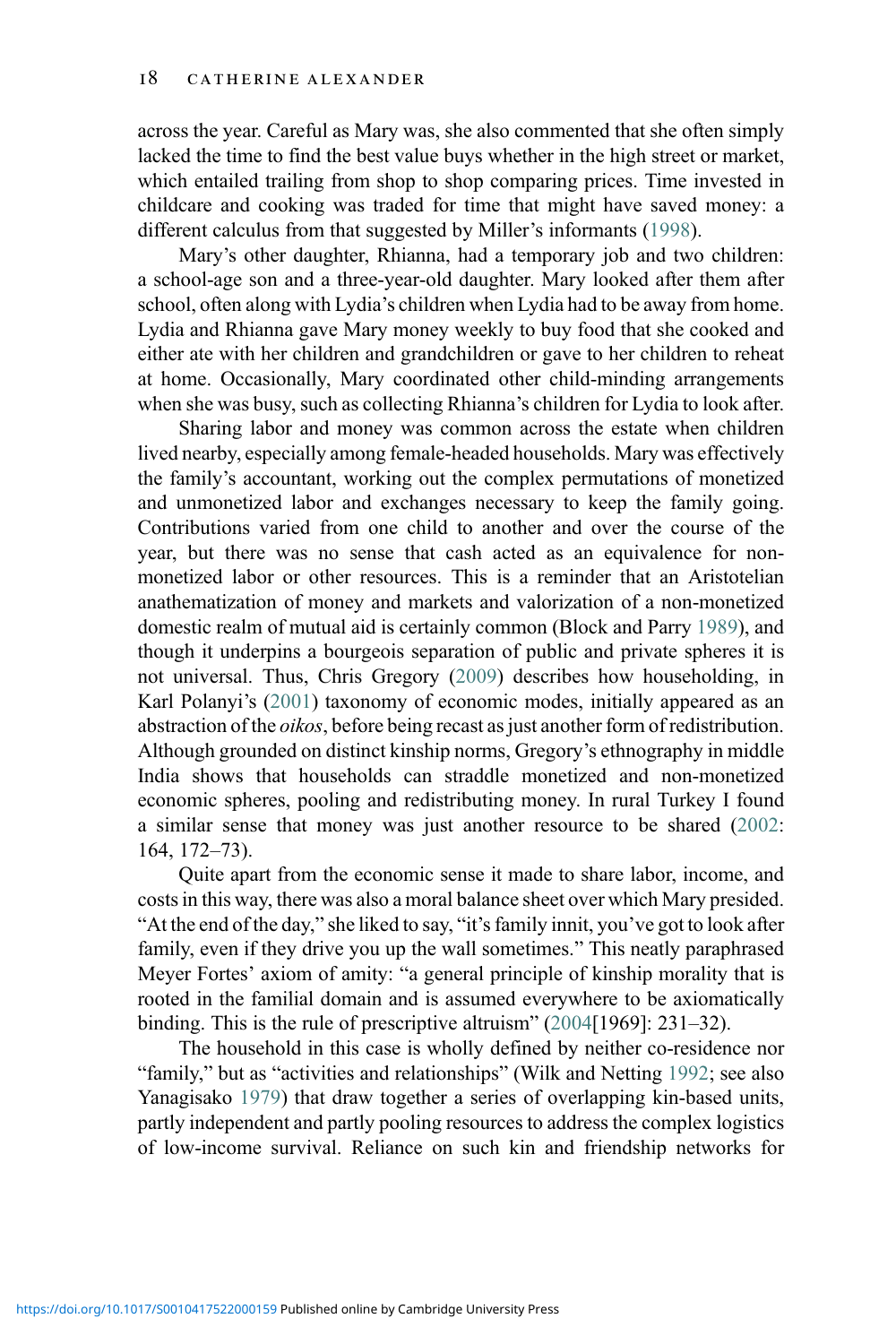sharing resources is widespread (see Evans [2006](#page-27-16) and Koch [2019;](#page-28-11) Fitchen [1995;](#page-27-22) and Gullestad [1985](#page-27-23) for England, the rural United States, and Norway, respectively; and Stack [1974](#page-29-10) and Fennell [2015](#page-27-5) for U.S. low-income Black urban households). Although the details of Mary's extended household are specific, the principle of closely linked kin units was common across the estate, even if people still puzzled over the ethics of exchanges and sharing.

Linda was Mary's neighbor and friend, had worked most of her life as a secretary, was recently divorced, and had taken early retirement because of ill health. "It don't seem right," she said, describing how she had always helped her daughters financially when they left home and started families of their own. But then the tables had turned when Linda's mobility became impaired. One of her daughters now had a well-paid job and was paying Linda's rent. "She's a good girl, but it don't seem right having your girls giving you money." Again, Mary sometimes had to mediate in squabbles between Rhianna and Lydia when prescriptive altruism rubbed against a sense of injustice, with too much clothes borrowing, childcare taken for granted, or the tedium of office work being underappreciated.

This raises several questions as to how we think through thrift. For example, what resources, such as labor, material, and time are needed to enact thrifty practices? When and how does thrift come into play, and when is it inappropriate? Both Mary and Linda managed their households according to a dynamic understanding of what a household is, one far removed from the English census definition that acknowledges that non-kin may make a household but only within a single dwelling, recalling distinctions between the nuclear family, typically assumed in law, and the "unclear family" produced by multiple relationships and separations (Simpson [1977](#page-29-20)). The kind of gentrification via forced evacuation and destruction that happened on the estate destroys this kind of domestic economy that relies on proximity.

## recycling for the nation: provision or persuasion

As the previous two sections suggest, from the estate residents' perspective, minimizing wastefulness was simply part of a broader repertoire of activities to care for kin properly that combined saving money and eschewing waste. More than this, however, waste avoidance was rarely thought of as such, shading at one end into enjoyable gossip or the triumph of the find, and at the other hedged about with the anxieties over showing inadequate care and propriety. But if we shift our scale of analysis to examine how waste avoidance is viewed and practiced by local and central authorities, as well as enjoined upon citizens, we see how formalized recycling has been plucked from its broader rationale of preserving resources and now has little connection with informal practices that do just that.

Recycling thus provides an illuminating perspective onto the conjunction of different scales of thrifty practices and assumptions, and the institutional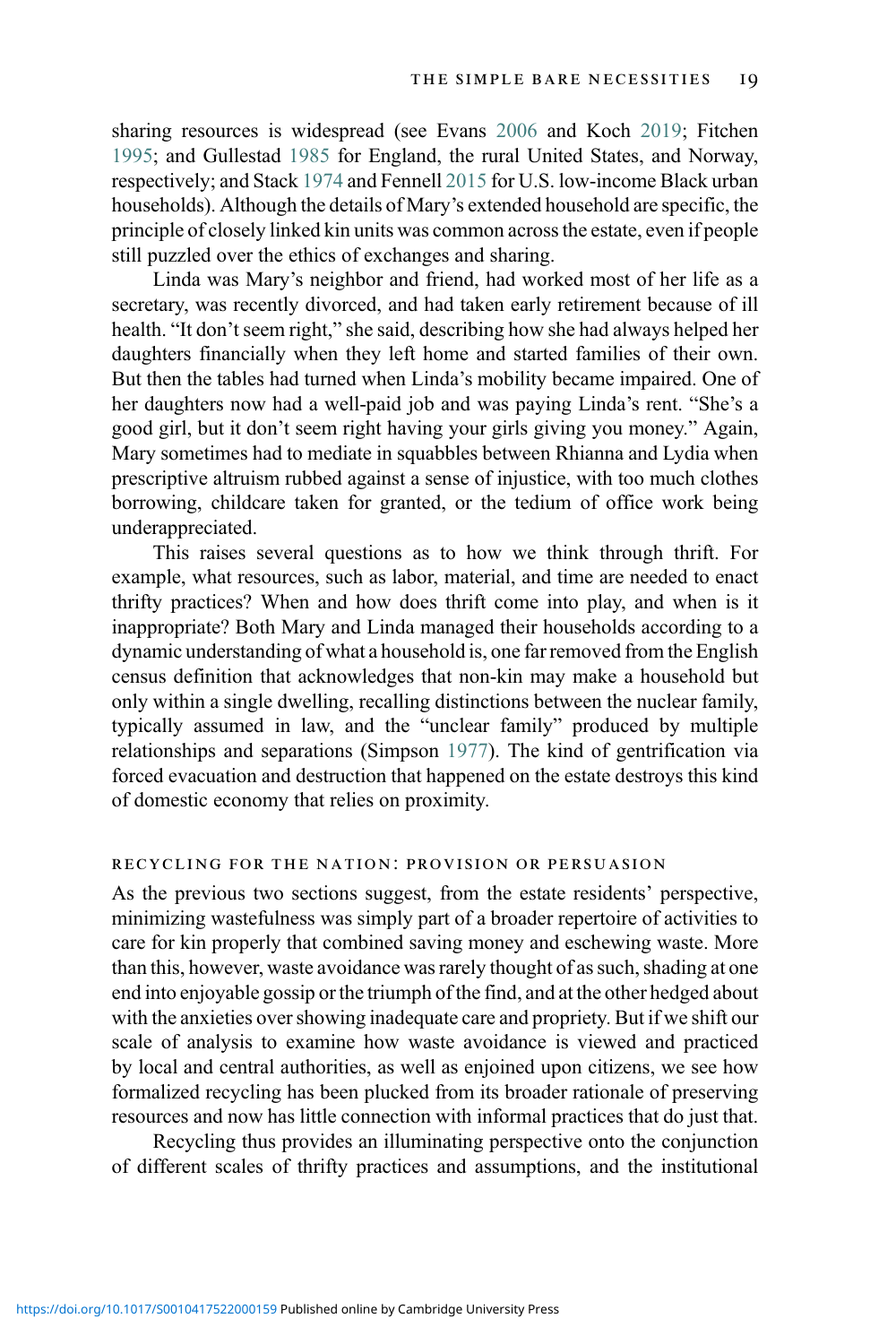hollowing out of planetary care. The 1970s energy crisis gave rise to ecological movements and economics driven by a sense of the world as a shared oikos whose sustainability was threatened by excess extraction and waste (Alexander and Reno [2012](#page-25-2): 16). In response, the EU's waste strategy "aims to help Europe become a recycling society that seeks to avoid waste and uses waste as a resource" (EU [2005\)](#page-27-24)—a thrifty aim. This extends the EU's 1999 Waste Directive issued to each member country to reduce biodegradable waste they sent to landfill to 50 percent of their 1997 levels by 2020. Britain, traditionally reliant on landfill, was hit hard by this, and its government responded by passing the targets on to Councils, letting them decide how to meet them.<sup>[17](#page-19-0)</sup> Recycling plus disposal methods such as incineration or anaerobic digestion have been the main instruments for reducing landfilling. Households were faced with new demands to sort their rubbish into different materials and then store it until collected or take it to a collection point. Dense housing was rapidly linked to low recycling rates by local authority officials, the media, and scholars (see Oluwadipe et al. [2021,](#page-29-21) for a comprehensive overview), narrowly understood as correctly sorted material streams collected outside the home. But this raises questions about how thrifty this process actually is and how well these expectations of citizens fit with highrise, postwar housing estates. For example, the waste chutes at the end of each corridor have long been notorious across this and similar estates for regularly being blocked.

There is a commonly agreed upon hierarchy of practices for dealing with waste, preferentially ranked according to the amount of energy and material they require and hence their efficiency, or thriftiness. Landfill is the least attractive option since it produces methane that is rarely convertible to usable energy. Incineration and anaerobic digestion may recover some energy but, again, address waste disposal rather than its creation. Recycling—dismantling an object to re-use its parts—is also low-ranked because recycling processes consume energy. Ranked above it are repair, then re-use, and then the best options of reducing waste or producing none at all.

The conundrum for Councils tasked with reducing landfilled waste is that the least effective methods are the easiest to quantify because they are the most visible. Repairing or re-using an item (e.g., mending, exchanging, or repurposing clothes or reusing empty containers) is rarely detectable outside the home. There is another distinction between the apparently seamless climb from one option to another. Re-using, repairing, sharing, or passing on items to extend their use within and between households are straightforward, thrifty practices, examples of productive consumption: they obviate or reduce expenditure, although they may require time and labor. Putting recyclates that cannot be absorbed into the

<span id="page-19-0"></span> $17$  Councils were given choices of how to meet targets, but the government made £1.4 billion available to them for choosing commercial contractors (National Audit Office [2014\)](#page-29-22).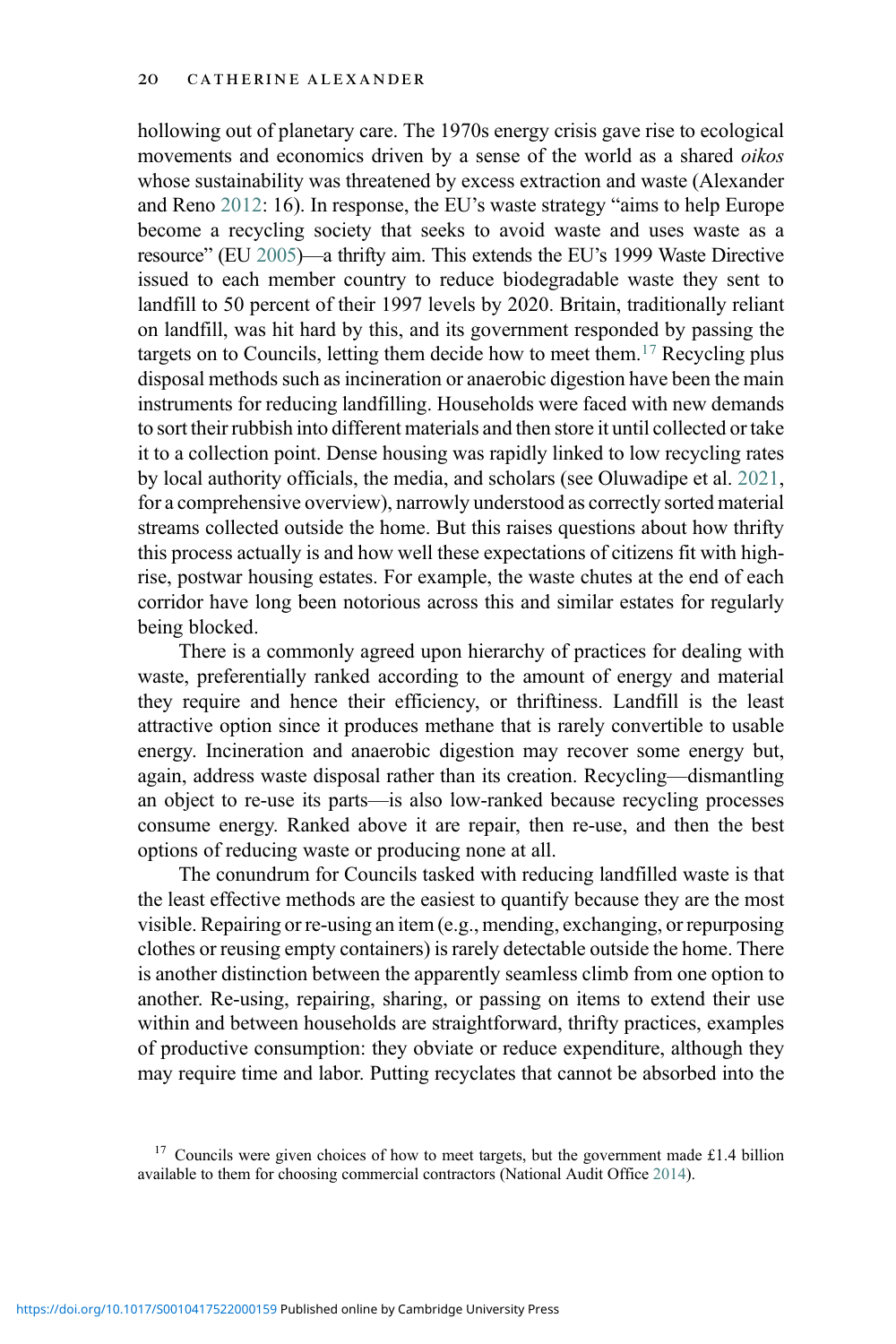extended household out for external collection requires time and space to sort and store them, with no immediate benefit to the household economy.

Household recycling rates have long been lowest in deprived urban areas (BBC [2019\)](#page-26-22). Much of the grey and white literature on how to improve recycling rates assumes that low returns mean that people in these areas are unwilling to recycle or are indifferent to or unaware of the reasons for it (Barr [2007\)](#page-26-23). Consequently, considerable effort is spent on communicating to them the importance of recycling (WRAP [2013](#page-30-17)), and conducting experiments to determine whether punishments (e.g., fines) or rewards (e.g., shopping tokens) will better ensure their participation (Thøgersen [2003](#page-30-18)). We found some (although by no means all) local officials were scathing about residents' civic commitment, care for public spaces, and willingness to recycle. One observed that "these people are like animals" in how they dealt with their rubbish and listed items he had seen stuffed down the chutes: "nicked bikes, a microwave, duvets, cats, broken glass…." Another gleefully repeated the urban myth of babies being found in the containers into which the chutes delivered rubbish and noted that although flats had been provided with plastic boxes for separating recyclates, these had been either thrown outside or used for storing toys or laundry. This, he asserted, was caused by a failure of comprehension.

Such comments disregard the physical constraints on recycling in such areas and betray an ignorance of residents' views. Long corridors with small cupboards ran the length of the estate's larger housing blocks. There was no other external space in which to store recyclates, so space had to be found inside. Marisa spelled out the problems: "Inside my flat I just don't have room for all these recycling bins we're supposed to put next to the ordinary bin. So, one idea they had was to give us see-through plastic bags! I came home to find these bags shoved through my letterbox. I was furious. I do childcare and these bags are really dangerous. So, where are we supposed to put stuff? I'm not keeping glass or tins in my flat with the kids around." She gestured to the corridor cupboards, many of which had doors missing or hanging off their hinges. "I'm not going to put stuff in there with no lock or no door at all! If you put glass out in the recycling box, the kids smash it on their way home from school all over the corridor or throw other stuff around. My neighbor had one lot of card and paper set alight."

Marisa's neighbors faced other difficulties in storing recyclates. Stan was in his late seventies and waiting for a hip operation. He had lived alone on the twentieth floor of a high-rise block since his wife had died two years previously, in a flat they had shared since the estate was first built. He took great pride in the estate, often slowly walking round checking that "things were in order," as he liked to say, picking up litter and reporting on broken benches or windows in the hope of getting them mended. Stan described the early years as a time when residents taught incomers from overseas "how we deal with rubbish here," noting that he had intervened to stop waste being thrown out of windows, but that people had quickly stopped when he explained local ways of doing things.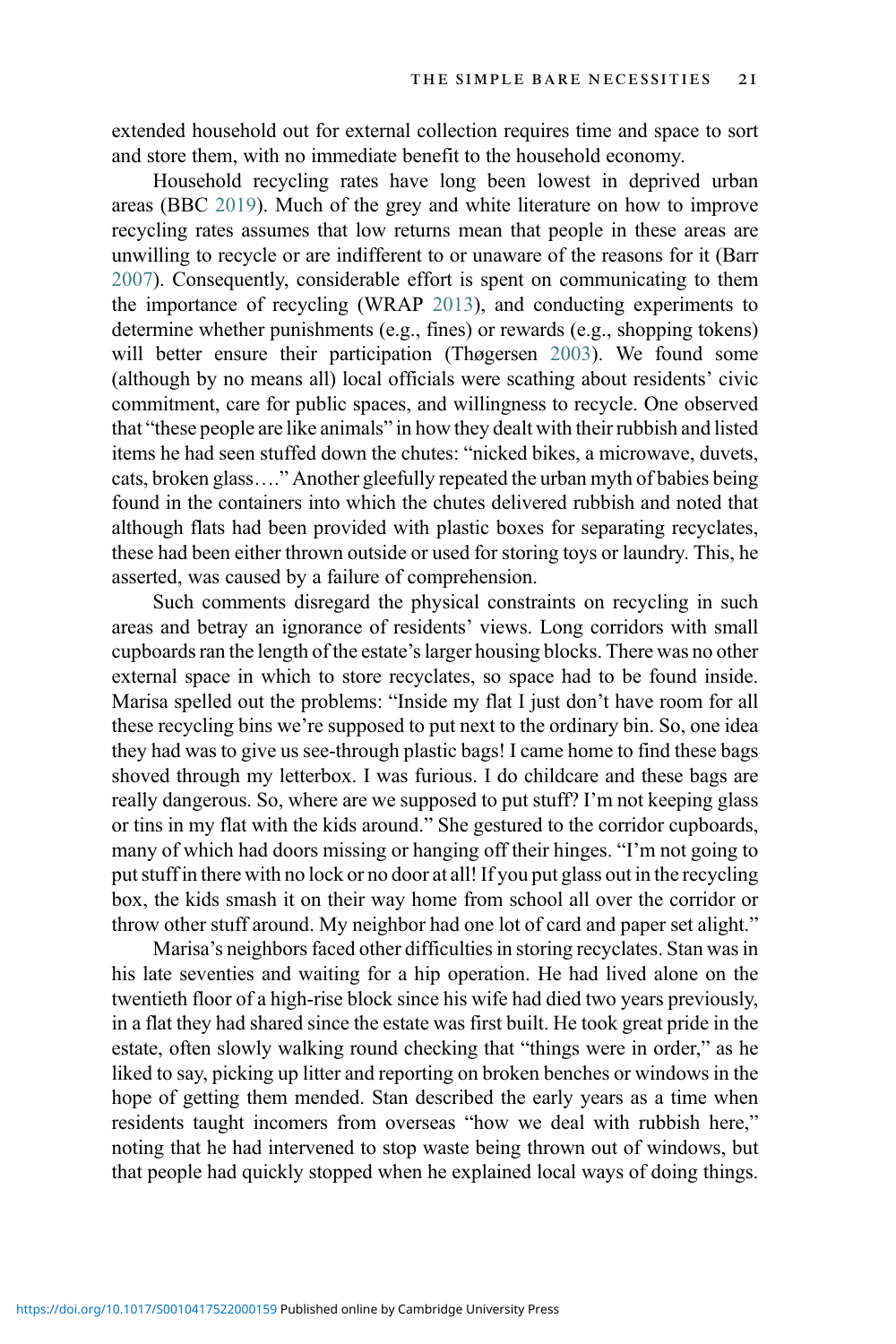For Stan and many others, the biggest problem was the frequently malfunctioning lift that made a nightmare of "life in the skies," as he and his wife had once called their new existence. Laboriously hobbling down the stairs with a bag of recyclates to drop in the "bring banks"<sup>[18](#page-21-0)</sup> that had been set up outside, he was upset to find not only that they had been firebombed but that the Council had responded by merely taping them over. It was a lesson learned, he said sternly. But it was also a shock to someone who tried to "do the right thing," Stan's phrase for recycling, although, like many people, he was hazy on why he was being asked to recycle.

Lift failure featured largely in residents' grievances. A young mother of a toddler and baby, who lived in a high rise, complained how she had twice taken her recycling down many flights of stairs with a pushchair and child in tow, only to find on the second occasion, as Stan had, that the bring bank was out of order. It was not, she said firmly, something she was likely to try again any time soon. Later that year, the residents' association, led by Edie, gathered with banners outside the town hall protesting lift failures.

The Council's website says its aim is to be "socially, economically, ethically and environmentally sustainable," but it has been unable to find a waste strategy that fits the startlingly different areas it is responsible for: broad streets of Georgian villas abut Victorian terraces and dense housing estates. The typical response has been to provide households with large containers for recyclables and collect them via curbside or "doorstep" collections, but the estate's physical layout has precluded residents being offered the doorstep collection service enjoyed by nearby households with front gardens, ground-level access, and more space generally. Councils continue to emphasize education and communication rather than provision. A government-sponsored report on waste for proposed high-rise flats in London observed the need for adequate internal space as well as: "a system that encourages a sense of personal responsibility for correct segregation of waste and use of waste management service/infrastructure. This could include linking use of service to individual, household, or business via technology (e.g., smart bins) and/or monitoring (via CCTVand caretaking staff)" (Eunomia [2018](#page-27-25): 10). Existing housing is not easily retrofitted to increase internal space, but authorities prefer to encourage the kind of thriftiness and responsibility they desire through "clear user instruction" and "signage," along with enforcement and smart technology, rather than, for example, repairing corridor cupboards or lifts or providing effective collection services.

Despite the constraints, and contrary to assumptions that low recycling indicates ignorance of requirements or simply a lack of moral fiber, most of our informants expressed a wish to recycle if they could. Luisa, who had recently

<span id="page-21-0"></span><sup>&</sup>lt;sup>18</sup> These are large, fixed containers for the public to deposit dry recyclates in.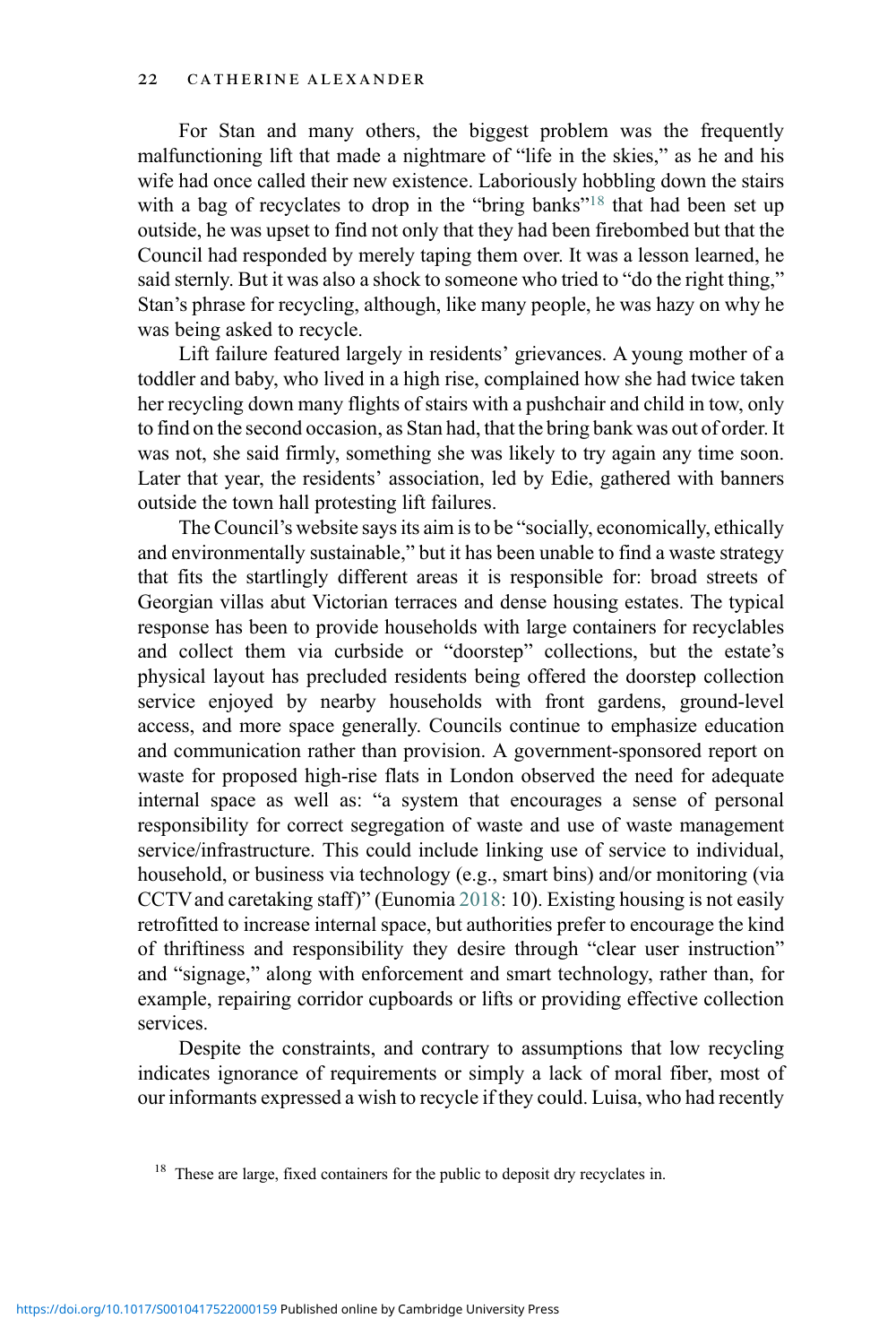moved to the UK from Columbia with her small daughter, was anxious to comply with what she saw as orders from "the Council," but she also, like her friends, spoke of recycling as something to do "for my country." People rarely spoke of formal recyclates collection as something related to any global or ecological concerns. We occasional heard people dismiss the Council's recycling efforts as an outright fraud and claim they really sent the carefully sorted waste to landfills or to China.

Other actions of finding and saving oddments or other items that might be put to future use were sometimes carried out not primarily to be thrifty but in response to quite different imperatives and temporalities. Both men and women collected items or bits and pieces, often for either children when they grew older or grandchildren sometimes yet to be born. These imagined future kin had a rich, material prefiguration via the clothes and toys piled in drawers, or not-yet-made go-karts or doll houses that were eagerly discussed via the fragments of wood, wheels, and other found bits and bobs that had been squirreled away. In these narratives, it sometimes took me a while to realize that the recipient was still only mentally conceived. What was apparent was the self-making of the narrator as a future parent or grandparent, skilled in crafting and providing for their family, woven through with the delight and satisfaction of finding, making, mending, and keeping things going. Such actions and imaginings cannot simply be ascribed to an instrumental frugality, and skein together the positive effects of people thriving with their means to do so. Inevitably, for flat dwellers, the problem was where to store the screws, wooden fragments, jars, wheels, glue, tools, and so forth that were consequently scattered across friends' attics, cellars, cupboards, and allotment sheds as limbo spaces where things were regularly forgotten and joyously rediscovered. Sometimes such practices became simple hoarding; most flats had a small space where things were thrown to be sorted later. Occasionally a flat was so drowning in stuff that one had to carefully move a pile of oddments just to sit down.

There was one more unexpected category of holding onto things, which again did not fit into straightforward frugality. Three flats had white goods (two washing machines and a freezer) that had been kept after they were broken and beyond repair. The freezer was used as a cupboard, but this was not the main reason for keeping it. In all three cases, the owners associated them with dead parents who had once used them. Olivia had covered her broken twin tub with a red cloth and put a potted plant on it, speaking movingly of the memories it evoked of her mother bending over it, stuffing it with laundry or hauling out a wet load to be hung to dry on the balcony. "I can still see her when I walk past it. I haven't the heart to get rid of it, even though I can afford a new one." An unthrifty action perhaps in terms of space and time—she had to walk her wash over to the local launderette every week since she had no room for a washing machine—but a reminder that spirits can inhabit even the most anonymous of machines.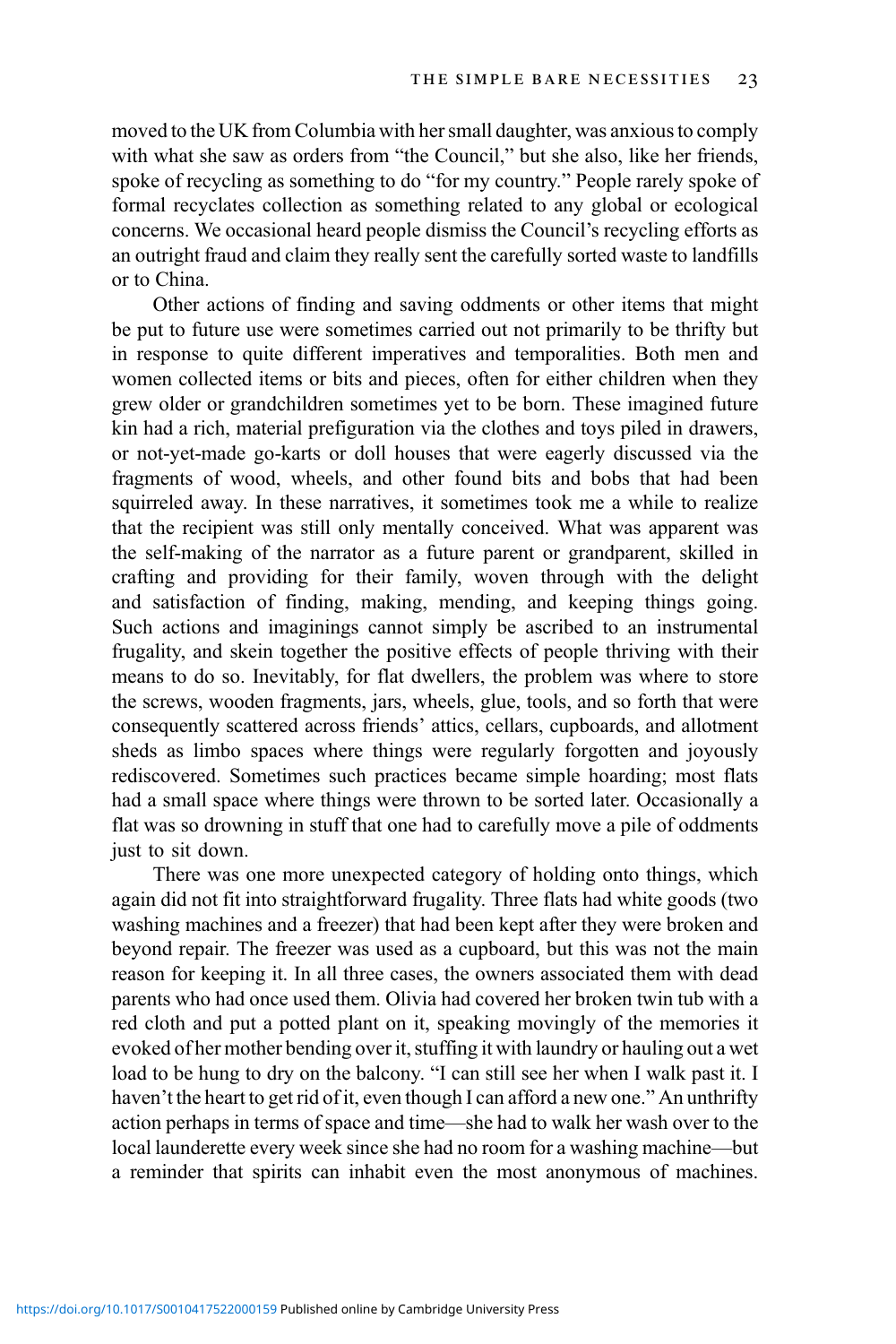Both monetary and material thrift, sometimes even hoarding after a family death, were woven through with reliance on kin and the material anticipation, or recall, of future and past kin.

## conclusion

Tracking thrift over time and across scales shows how a model of thrift privileging self-sufficiency has since the early nineteenth century fueled derogatory discourses about the urban poor as undisciplined and wasteful. Changes in the meaning of thrift in British public discourse partly follow the shifting parameters of what is deemed to constitute responsible individual behavior and good citizenship. Thus, the thrifty virtue of saving and avoiding debt and wastefulness became joined, and sometimes supplanted, by an emphasis on prudent consumer borrowing to provide a good family home, from buying something on the never-never to obtaining a mortgage and supposedly joining a democracy defined by property ownership. Thrift's malleability and potency therefore play a key role in capitalism's persuasions to spend more.

This is where Yates and Davison Hunter's [\(2011\)](#page-30-1) taxonomy of thrift ethics and practices appears ethnographically as the changing form, scalar elision, and coexistence of different kinds of thrift over time, some of which hobble thrift at another scale. Thus, the estate's history manifests the move from a collective sense of thrift based on state borrowing for improved welfare to public expenditure cuts that are morally and economically underpinned by an *oikos* model of thrift. Thrifty borrowing switched from something performed by the state for its citizens to a practice enjoined upon citizens for their own welfare (see Fennell [2015](#page-27-5) for "post-welfare re-education"). It is worth re-emphasizing, however, that the estate also suffered from poor design and construction materials showing little evidence of the long-term careful economy that characterizes household management (Gudeman and Rivera [1990](#page-27-4)).

The 1970s saw an abrupt gear shift when middle-class thrift ceased to merely shape belittling discourse but migrated across scales and began to be operationalized, underscoring national policy, stigmatizing social housing, valorizing borrowing and ownership, and cutting "wasteful" public expenditure. In the same decade this trope was also mobilized to frame concern for planetary sustainability as the common *oikos*. Over the next two decades, paralleling the moralized economic move from public to private responsibility, postwar technocratic waste management (Alexander and Reno [2012:](#page-25-2) 7–8) increasingly emphasized individual accountability for planetary care. This is so paradoxically framed that it privileges offering up carefully sorted waste over reducing waste production. As recycling schemes were rolled out in dense urban environments, low participation was typically ascribed to refractory individuals rather than failed infrastructure. The irony is that many household practices that do reduce waste receive scant formal recognition.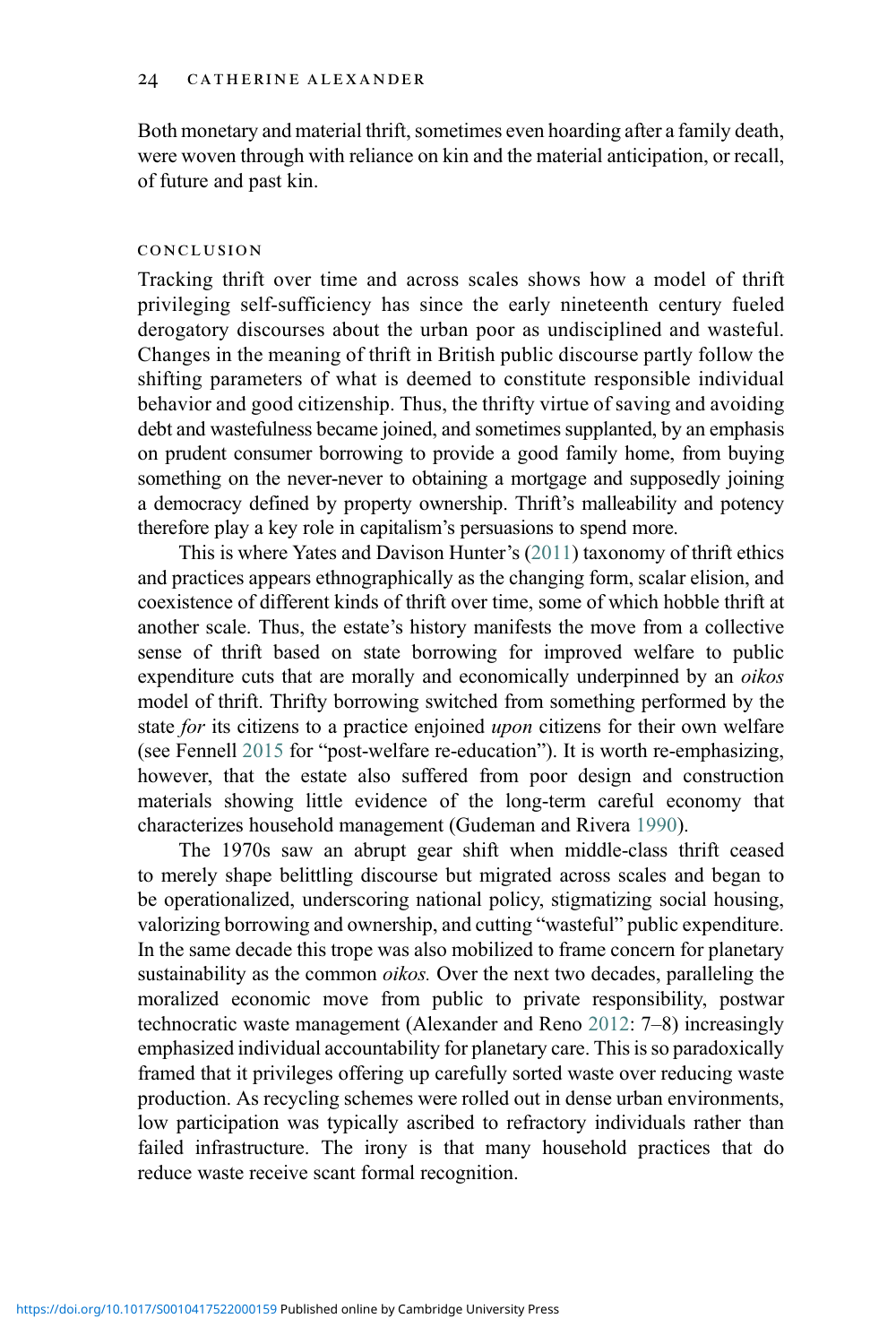Selling off state housing brought scales together: home ownership was supposed to provide citizens with security while asset divestment reduced state financial obligations. But many who bought their homes through Right to Buy were successively hit by unforeseen costs beyond their control: extra liabilities, increased interest rates and unemployment, and Compulsory Purchase Orders. Far from providing security, such purchases heightened household exposure through financialization and a host of concomitant policies.

Such normative understandings of the moral-economic orders through which thrift appears continually occlude the alternative, resourceful forms of thriftiness pursued by many low-income families. Crucially, where fiscal and ecological reasoning are separated at the scale of policy, they form a continuum in household practices that are shaped by a solicitude for the proper and decent care of kin. Thus, concern with economic survival is entwined with thrift as an aesthetic to be performed, read, and judged, whether in vertical class judgments, anxieties over the correct enactment of proper kin care (e.g., buying new or secondhand for children), or lateral censure. Both renting and housebuying may be seen as responsible, or the opposite, depending on how statecitizen relationships are construed and valorized. The potential stigma of failed performance haunts many of these practices. Such thrift and thriving therefore appear as the product of historically embedded livelihood struggles at the intersection of different scales and practices of thrift and how fundamental needs are construed.

We can understand low-income households as extended kin units that may share, pool, and redistribute money and labor. But if we also recognize how they can be enmeshed with and dependent on the centralized redistribution of housing, benefits, and infrastructural provision then we grasp how vulnerable aspirations for a good life are to changing policy. The sheer complexity of how kin groups organize resources or extend the lives of objects through exchange, sharing, and creative reuse was ignored in media accounts and stigmatizing narratives about estate residents. This continues the long history of blindness to or misrecognition of low-income, urban household thrifty practices and budgetary ingenuity, from swopping and exchange to canny manipulations of various forms of credit (see James, Neves, and Torkelson [2022\)](#page-28-21).

Kin care is both the aim and the means of household thrift on the estate. Such thrift incorporates the skill of conjuring adequate time, labor, resources, food, and care from and for kin networks, the luck of finding leopard skin clothes for some, or children's toys for others, and the careful management of moral and economic balances between daily frugality and celebratory blowouts. Kin relations as the object of thrift can extend backward and forward in time, materially pre- and post-figured, sometimes in actions that show how close carefully balanced thriftiness is to the vices of its excesses: hoarding or miserliness. Such actions may be beset by anxiety but may equally generate multiple positive affects where thrift-as-thriving or flourishing is an end in itself.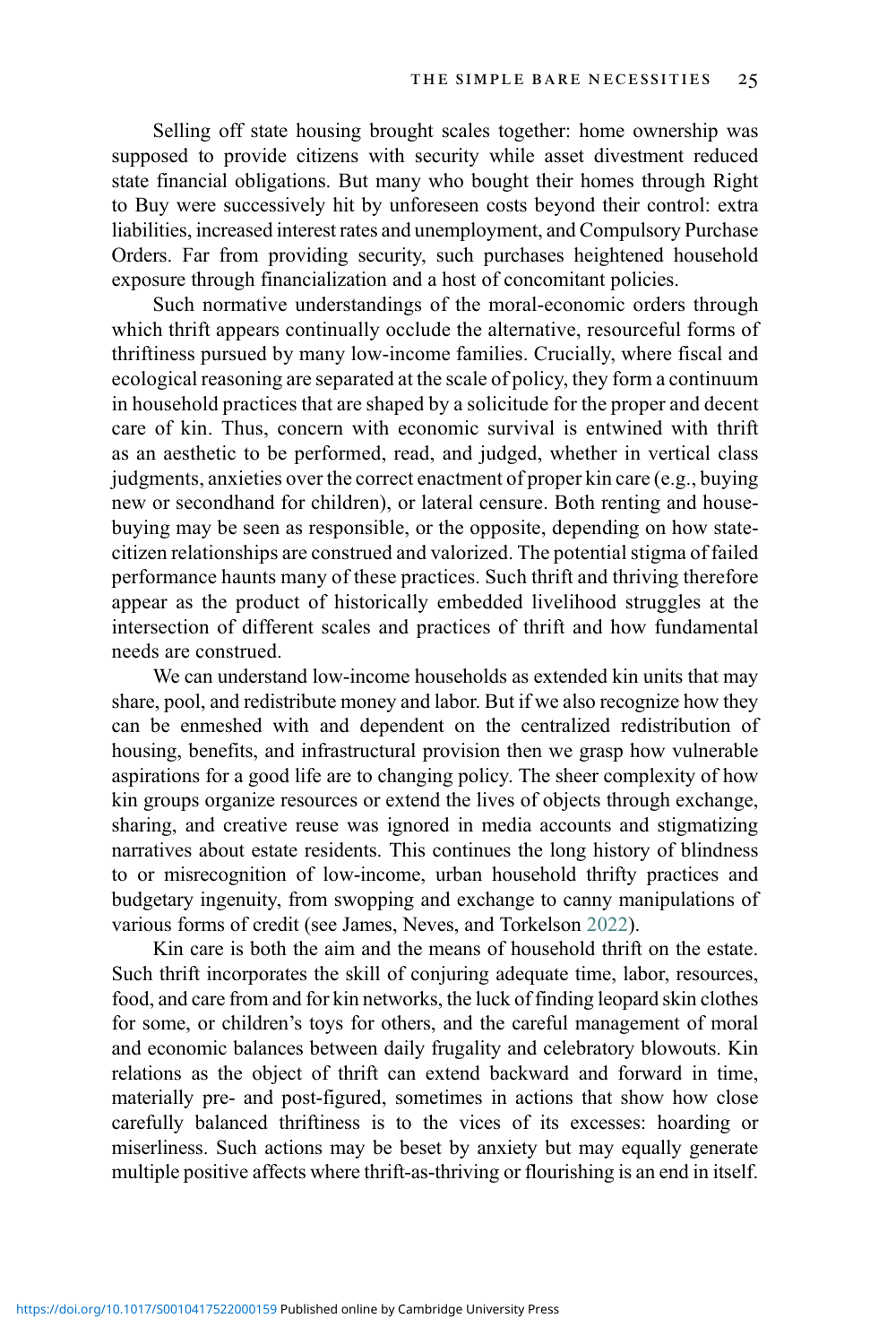Much of this resembles Gudeman and Rivera's house economy. The distinction is the urban context and the relative lack of resources, such that many households there lack the luxury of an encapsulated commonwealth and so must draw on a wide kin network. The cruel paradox is that the deployment of an oikos-centered idea of thrift has unraveled how such localized but distributed households get by. The dispossession and displacement of families caused by such government-level thrift has made it harder for residents to carry out their own thrifty practices based on pooled kinship labor. This is but the latest iteration of enjoining low-income households to be thrifty while removing their means of doing so.

Adam Smith declared self-restraint, that classic attribute of thrift, along with respectability and decorum, to be the great and "awful" virtues compared with the "amiable virtues" of compassion and humanity ([1976\[](#page-29-23)1759]: 41). Smith, of course, was a theorist of the bourgeoisie with its morally cleft spheres of public and domestic concerns (Davidoff and Hall [1987](#page-26-24)). By contrast, the thrift, and indeed necessary respectability of low-income, urban households appears as a quintessentially compassionate virtue, expressed through relations of care (The Care Collective [2020](#page-30-19)) but also profoundly susceptible to dislocation and the careless virtue of austerity.

#### **REFERENCES**

- <span id="page-25-7"></span>Alexander, C. 2002. Personal States: Making Connections between People and Bureaucracy in Turkey. Oxford: Oxford University Press.
- <span id="page-25-3"></span>Alexander, C. 2009a. Illusions of Freedom: Polanyi and the Third Sector. In C. Hann and K. Hart, eds., Market and Society: The Great Transformation Today. Cambridge: Cambridge University Press.
- <span id="page-25-4"></span>Alexander, C. 2009b. Privatisation: Jokes, Scandal, and Absurdity in a Time of Rapid Change. In K. Sykes, ed., Ethnographes of Moral Reasoning: Living Paradoxes of a Global Age. New York: Palgrave Macmillan.
- <span id="page-25-6"></span><span id="page-25-5"></span>Alexander, C., N. Gregson, and Z. Gille. 2013. Food Waste. In A. Murcott, W. Belasco, and P. Jackson, eds., The Handbook of Food Research. London: Bloomsbury.
- <span id="page-25-0"></span>Alexander, C., M. Hojer Bruun, and I. Koch. 2018. Political Economy Comes Home: On the Moral Economies of Housing. Critique of Anthropology 38, 2: 121–39.
- <span id="page-25-2"></span>Alexander, C., A. Jackson, C. Osinski, and T. Jackson. 2009a. Estimating Household Material Flows in Deprived Areas. Waste and Resource Management 162(WR0): 1-11.
- <span id="page-25-1"></span>Alexander C. and J. Reno. 2012. Introduction. In C. Alexander and J. Reno, eds., Economies of Recycling: The Global Transformation of Materials, Values and Social Relations. London: Zed Books.
- Alexander, C., C. Smaje, R. Timlett, and I. Williams. 2009b. Improving Social Technologies for Recycling: Interfaces, Estates, Multi-Family Dwellings and Infrastructural Deprivation. Proceedings of the Institution of Chartered Engineers: Waste and Resources Management 162, 1: 15–28.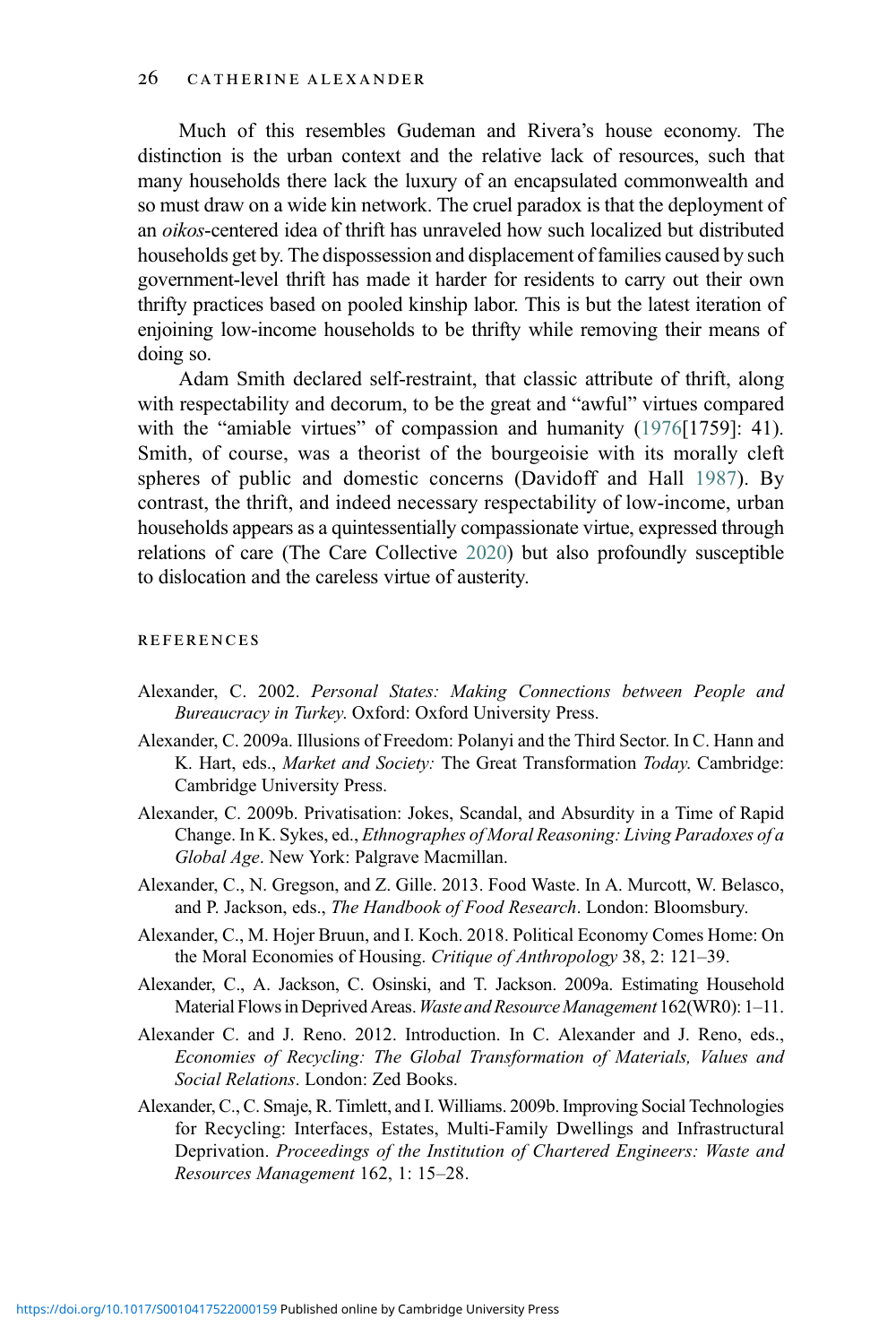- <span id="page-26-1"></span>Alexander, C. and D. Sosna. 2022a. Thrift, Anti-thrift, Scale and Paradox. In C. Alexander and D. Sosna, eds., Thrift and Its Paradoxes: From Domestic to Political Economy. Oxford: Berghahn Books.
- <span id="page-26-2"></span>Alexander, C. and D. Sosna, eds. 2022b. Thrift and Its Paradoxes: From Domestic to Political Economy. Oxford: Berghahn Books.
- <span id="page-26-9"></span><span id="page-26-3"></span>Aristotle. 2000. The Politics. Harmondsworth: Penguin.
- Aristotle. 2004. The Nichomachean Ethics. J. Thompson, trans. Harmondsworth: Penguin Classics.
- <span id="page-26-23"></span><span id="page-26-16"></span>Ashton, K., director. 1972. We Was All One. DVD.
- Barr, S. 2007. Factors Influencing Environmental Attitudes and Behaviors: A UK Case Study of Household Waste Management. Environment and Behavior 39, 4: 435–73.
- <span id="page-26-22"></span>BBC. 2019. Best and Worst Recyclers in England Revealed. 29 Nov. 2019. At: [https://](https://www.bbc.co.uk/news/uk-england-humber-50602456) [www.bbc.co.uk/news/uk-england-humber-50602456](https://www.bbc.co.uk/news/uk-england-humber-50602456) (last accessed 3 Nov. 2021).
- <span id="page-26-21"></span><span id="page-26-15"></span>Beckett, A. 2016. The Fall and Rise of the Council Estate. Guardian, 13 July.
- Bloch, M. and J. Parry, eds. 1989. Money and the Morality of Exchange. Cambridge: Cambridge University Press.
- <span id="page-26-6"></span><span id="page-26-0"></span>Bourgois. P. 1995. In Search of Respect: Selling Crack in El Barrio. Cambridge: Cambridge University Press.
- <span id="page-26-13"></span>Cady, D. 2019. The Gender of Money in Middle English Literature: Value and Economy in Late Medieval England. London: Palgrave.
- <span id="page-26-5"></span>Casey, J. 1991. Pagan Virtue: An Essay in Ethics. Oxford: Oxford University Press.
- <span id="page-26-11"></span>Chaucer, G. 1957. The Complete Works of Geoffrey Chaucer. F. N. Robinson, ed. Oxford: Oxford University Press.
- <span id="page-26-20"></span>Cobbett, W. 1979[1821]. Cottage Economy. Oxford: Oxford University Press.
- <span id="page-26-18"></span>Cole, I., S. Green, L. McCarthy, and B. Pattison. 2015. The Impact of the Existing Right to Buy and the Implications for the Proposed Extension of Right to Buy to Housing Associations. Sheffield: Sheffield Hallam University, CRESC.
- <span id="page-26-8"></span>Coleman, A. 1985. Utopia on Trial: Vision and Reality in Planned Housing. London: Hilary Shipman.
- <span id="page-26-7"></span>Cooper, T. 2008. Challenging the 'Refuse Revolution': War, Waste and the Rediscovery of Recycling, 1900–50. Historical Research 81, 214: 710–31.
- <span id="page-26-14"></span>Cruikshank, B. 1999. The Will to Empower: Democratic Citizens and other Subjects. Ithaca: Cornell University Press.
- <span id="page-26-4"></span>Cunningham, H. and J. Innes, eds. 1998. Charity, Philanthropy and Reform from 1690– 1850. Basingstoke: Macmillan Press.
- <span id="page-26-10"></span>Daly, H. E. 1973. Toward a Steady-State Economy. New York: W. H. Freeman.
- <span id="page-26-19"></span>Davey, R. 2019a. Suspensory Indebtedness: Time, Morality and Power Asymmetry in Experiences of Consumer Debt. Economy and Society 48, 4: 532–53.
- <span id="page-26-24"></span>Davey, R. 2019b. Snakes and Ladders: Legal Coercion, Housing Precarity and Home-Making Aspirations in Southern England. Journal of the Royal Anthropological Institute 26, 1: 12–29.
- <span id="page-26-17"></span><span id="page-26-12"></span>Davidoff, L. and C. Hall. 1987. Family Fortunes: Men and Women of the English Middle Class 1750–1850. Chicago: University of Chicago Press.
- Dickens, C. 1850. David Copperfield. London: Bradbury and Evans.
- Dorling, D. and J. Cornford. 1995. Who Has Negative Equity? How House Price Falls in Britain Have Hit Different Groups of Home Buyers. Housing Studies 10, 2: 151–78.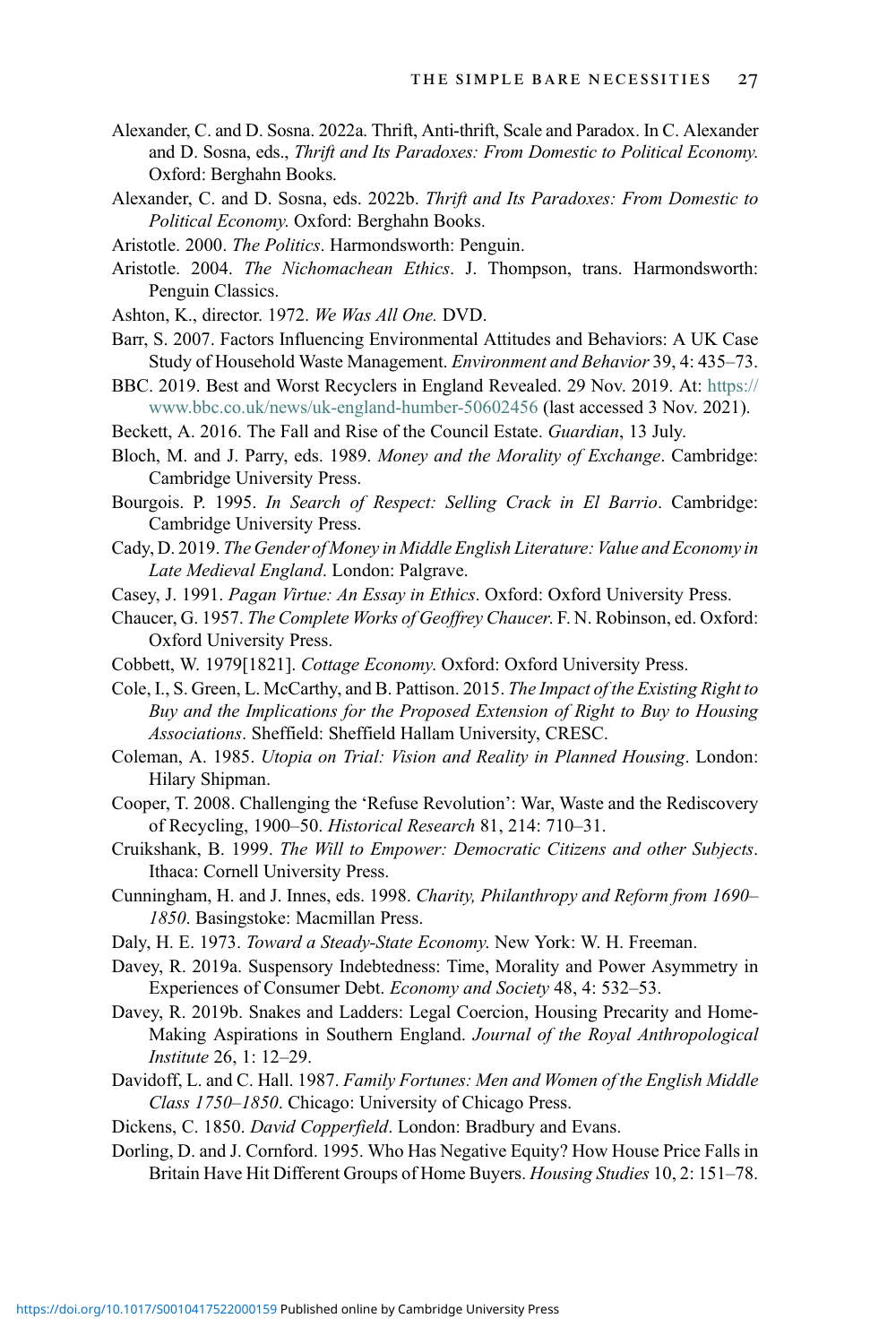- <span id="page-27-15"></span>Dudley, K. 2000. Debt and Dispossession: Farm Loss in America's Heartland. Chicago: University of Chicago Press.
- <span id="page-27-8"></span>Economist. 2014. Hail, the Swabian Housewife. 1 Feb.
- <span id="page-27-19"></span>Ehrenreich, B. 2001. Nickel and Dimed: On (Not) Getting by in America. New York: Henry Holt.
- <span id="page-27-12"></span>Engels, F. 1943[1844]. The Condition of the Working Class in England in 1844. F. Kelley, trans. London: George Allen & Unwin.
- <span id="page-27-24"></span>EU. 2005. Taking Sustainable Use of Resources Forward: A Thematic Strategy on the Prevention and Recycling of Waste. At: [https://eur-lex.europa.eu/legal-content/EN/](https://eur-lex.europa.eu/legal-content/EN/TXT/?uri=CELEX:52005DC0666) [TXT/?uri=CELEX:52005DC0666](https://eur-lex.europa.eu/legal-content/EN/TXT/?uri=CELEX:52005DC0666) (last accessed 19 Jan. 2022).
- <span id="page-27-25"></span><span id="page-27-16"></span>Eunomia Research and Consulting. 2018. Waste in Tall Buildings Study. Bristol: Eunomia.
- Evans, G. 2006. Educational Failure and Working Class White Children in Britain. London: Palgrave Macmillan.
- <span id="page-27-5"></span>Fennell, C. 2015. Last Project Standing: Civics and Sympathy in Post-Welfare Chicago. Minneapolis: University of Minnesota Press.
- <span id="page-27-3"></span>Fischer, E. 2014. The Good Life: Aspiration, Dignity, and the Anthropology of Wellbeing. Stanford: Stanford University Press.
- <span id="page-27-22"></span><span id="page-27-21"></span>Fitchen, J. 1995. Poverty in Rural America: A Case Study. Long Grove: Waveland Press.
- Fortes, M. 2004[1969]. Kinship and the Social Order: The Legacy of Lewis Henry Morgan. London: Routledge.
- <span id="page-27-10"></span>Foster, George. 1965. Peasant Society and the Image of Limited Good. American Anthropologist 67, 2: 293–315.
- <span id="page-27-14"></span><span id="page-27-13"></span>Freedman, P. 1999. Images of the Medieval Peasant. Stanford: Stanford University Press.
- Frykman, J. and O. Lofgren. 1987. Culture Builders: A Historical Anthropology of Middle-Class Life. Alan Crozier, trans. New Brunswick: Rutgers University Press.
- <span id="page-27-18"></span><span id="page-27-2"></span>Galbraith J. 1958. The Affluent Society. London: Penguin Books.
- <span id="page-27-11"></span>Geertz, C. 1973. The Interpretation of Cultures: Selected Essays. New York: Basic Books.
- <span id="page-27-6"></span>Geremek, B. 1994. Poverty: A History. Oxford: Blackwell.
- <span id="page-27-9"></span>Gille, Z. 2007. From the Cult of Waste to the Trash Heap of History. Bloomington: Indiana University Press.
- <span id="page-27-17"></span>Goldthorpe, J., D. Lockwoood, F. Bechhofer, and J. Platt. 1968. The Affluent Worker: Industrial Attitudes and Behaviour. Cambridge: Cambridge University Press.
- <span id="page-27-20"></span>Gompertz, S. 2020. Housing Shortage: Scale of UK's Housing Gap Revealed. Guardian, 23 Feb.
- Gregory, C. 2009. Whatever Happened to Householding? In C. Hann and K. Hart, eds., Market and Society: The Great Transformation Today. Cambridge: Cambridge University Press.
- <span id="page-27-7"></span><span id="page-27-4"></span>Gudeman, S. and C. Hann, eds. 2015. Oikos and Market: Explorations in Self-Sufficiency after Post-Socialism. Oxford: Berghahn Books.
- <span id="page-27-23"></span>Gudeman, S. and A. Rivera. 1990. Conversations in Columbia: The Domestic Economy in Life and Text. Cambridge: Cambridge University Press.
- <span id="page-27-0"></span>Gullestad, M. 1985. Kitchen-Table Society: Case Study of the Family Life and Friendships of Young Working-Class Mothers in Norway. Bergen: Universitetsforlaget.
- <span id="page-27-1"></span>Hulme, A. 2019a. A Brief History of Thrift. Manchester: Manchester University Press.
- Hulme, A. 2019b. Austerity and Everyday Life: Perspectives on Practices of Consumption and Thrift. Journal of Consumer Culture 19, 4: 441–47.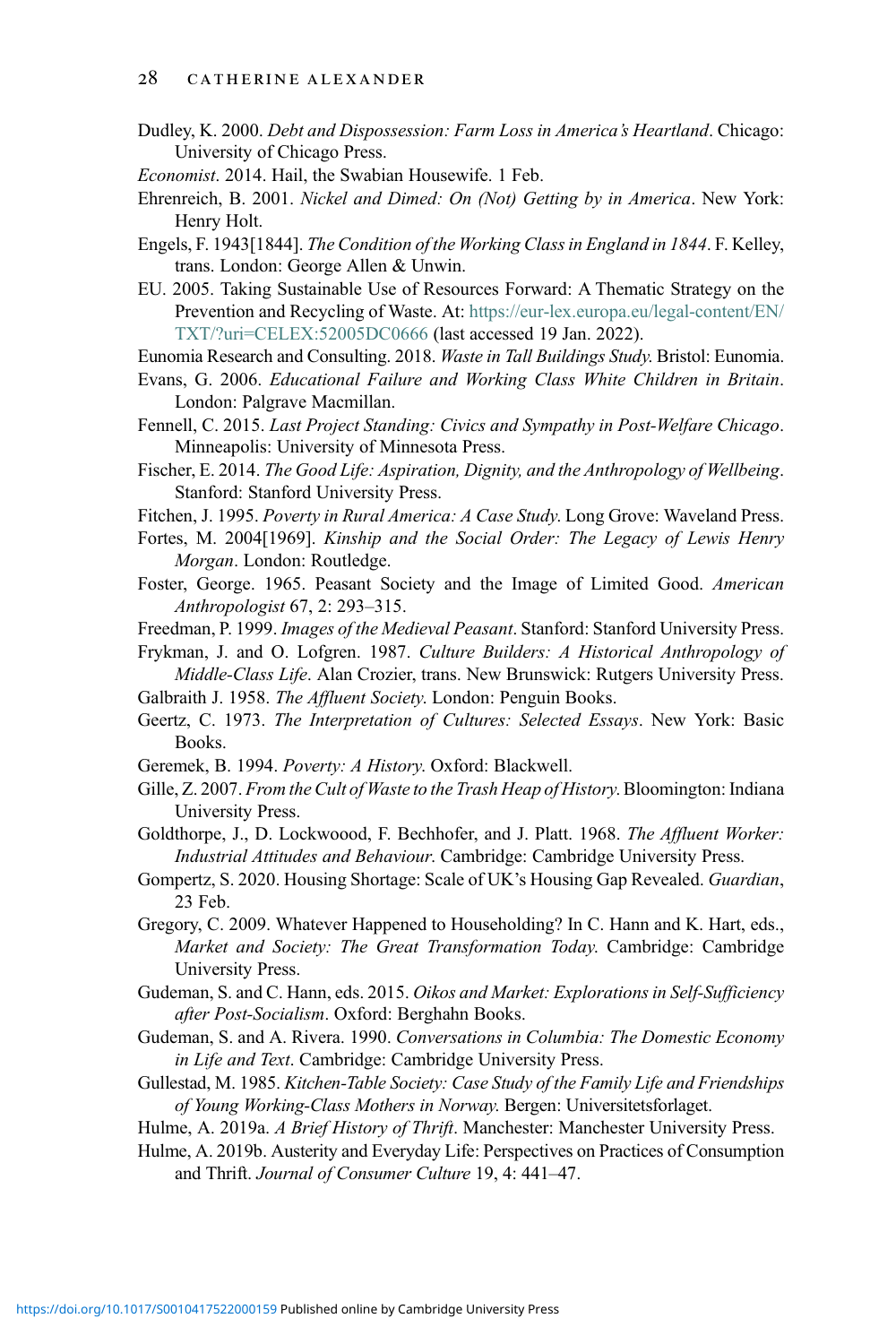- <span id="page-28-21"></span>James, D., D. Neves, and E. Torkelson. 2022. Saving, Investment, Thrift? Welfare Beneficiary Households and Borrowing in South Africa. In C. Alexander and D. Sosna, eds., Thrift and Its Paradoxes: From Domestic to Political Economy. Oxford: Berghahn Books.
- <span id="page-28-19"></span>Jones C. and A. Murie. 2006. The Right to Buy: Analysis and Evaluation of a Housing Policy. Oxford: Wiley-Blackwell.
- <span id="page-28-2"></span>Kallis, G., C. Kerschner, and J. Martinez-Alier, eds. 2012. The Economics of Degrowth. Ecological Economics (special issue) 84: 1–270.
- <span id="page-28-17"></span>Ketabgian, T. 2010. Spending Sprees and Machine Accidents: Martineau and the Mystery of Improvidence. In E. Dzelzainis and C. Kaplan, eds., Harriet Martineau: Authorship and Empire. Manchester: Manchester University Press.
- <span id="page-28-7"></span>Keynes, M. 1936. The General Theory of Employment, Interest and Money. London: Palgrave Macmillan.
- <span id="page-28-6"></span>Koch, I. 2018. From Welfare to Lawfare: Environmental Suffering, Neighbour Disputes and the Law in UK Social Housing. Critique of Anthropology 38, 2: 253–68.
- <span id="page-28-11"></span>Koch, I. 2019. Personalizing the State: An Anthropology of Law, Politics, and Welfare in Austerity Britain. Oxford: Oxford University Press.
- <span id="page-28-20"></span><span id="page-28-15"></span>Langley, P. 2009. The Everyday Life of Global Finance: Saving and Borrowing in Anglo-America. Oxford: Oxford University Press.
- <span id="page-28-14"></span>Lees, L. 2014. The Urban Injustices of New Labour's "New Urban Renewal": The Case of the Aylesbury Estate in London. Antipode 46, 4: 921-47.
- <span id="page-28-3"></span>Linebaugh, P. 1991. The London Hanged: Crime and Civil Society in the Eighteenth Century. London: Verso.
- <span id="page-28-4"></span>McCloskey, D. 2006a. Thrift as a Virtue Historically Criticized. MPRA Paper 4088. Munich: University Library of Munich.
- <span id="page-28-0"></span>McCloskey, D. 2006b. The Bourgeois Virtues. Chicago: University of Chicago Press.
- <span id="page-28-1"></span>McKendrick, N., J. Brewer, and J. Plumb. 1984. The Birth of a Consumer Society. London: HarperCollins.
- <span id="page-28-13"></span>Miller, D. 1998. A Theory of Shopping. Cambridge: Polity.
- <span id="page-28-10"></span>Mogey, J. 1956. Family and Neighbourhood: Two Studies in Oxford. Oxford: Oxford University Press.
- <span id="page-28-16"></span>Mollona, M. 2009. Made in Sheffield: An Ethnography of Industrial Work and Politics. Oxford: Berghahn Books.
- <span id="page-28-5"></span>Montgomerie, J. 2007. The Logic of Neo-Liberalism and the Political Economy of Consumer Debt-Led Growth. In S. Lee and S. McBride, eds., Neo-Liberalism, State Power and Global Governance. Dordrecht: Springer.
- <span id="page-28-18"></span>Muehlebach, A. 2012. The Moral Neoliberal: Welfare and Citizenship in Italy. Chicago: University of Chicago Press.
- <span id="page-28-12"></span>Murray, K. 2012. Views of the Aylesbury: One of Britain's Most Maligned Estates. Guardian, 3 May.
- <span id="page-28-8"></span>Narotzky, S. 2012. Provisioning. In E. J. Carrier, ed., A Handbook of Economic Anthropology. Cheltenham: Edward Elgar.
- <span id="page-28-9"></span>Narotzky, S., ed. 2020. Grassroots Economies: Living with Austerity in Southern Europe. London: Pluto Press.
- Narotzky, S. and N. Besnier. 2014. Crisis, Value, and Hope: Rethinking the Economy. Current Anthropology 55, S9: S4–S16.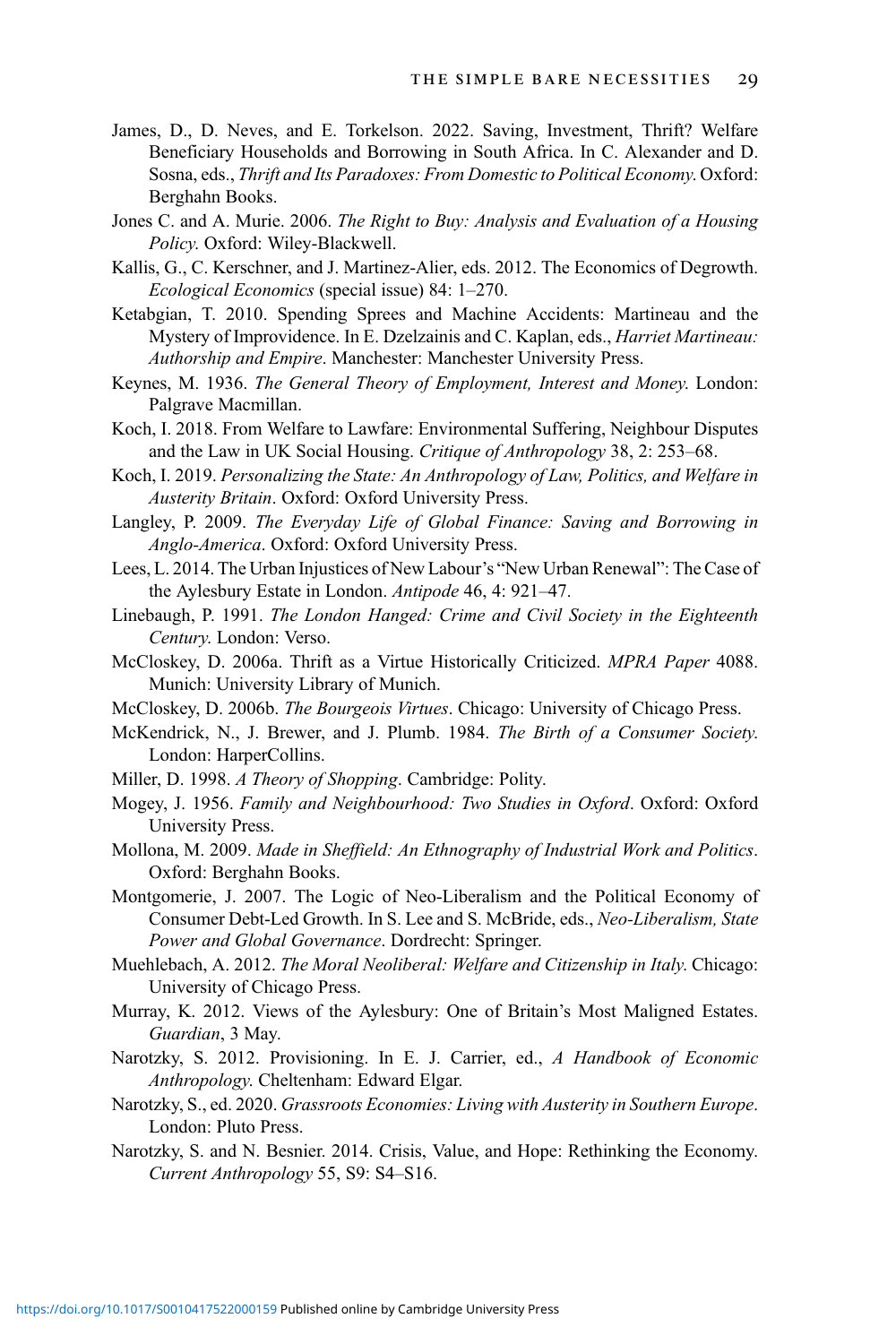<span id="page-29-22"></span>National Audit Office. 2014. Oversight of Three PFI Waste Projects. London: House of Commons.

<span id="page-29-17"></span>Noguchi, H. 2019. Darning: Repair, Make, Mend. Stroud: Hawthorn Press.

<span id="page-29-21"></span>Oluwadipe, S., H. Garelick, S. McCarthy, and D. Purchase. 2021. A Critical Review of Household Recycling Barriers in the United Kingdom. Waste Management & Research. doi[:10.1177/0734242X211060619.](10.1177/0734242X211060619)

<span id="page-29-6"></span><span id="page-29-0"></span>Packard, V. 1960. The Waste Makers. New York: David McKay Co.

- Pipyrou, S. 2014. Cutting Bella Figura: Irony, Crisis and Secondhand Clothes in Southern Italy. American Ethnologist 41, 3: 532–46.
- <span id="page-29-14"></span>Polanyi, K. 2001[1944]. The Great Transformation: The Political and Economic Origins of Our Time. Boston: Beacon Press.
- <span id="page-29-4"></span>Polanyi, K., C. Arensberg, and H. Pearson. 1957. Trade and Market in the Early Empires: Economies in History and Theory. Glencoe: Free Press.
- <span id="page-29-7"></span>Samuel, R. 1992. Mrs. Thatcher's Return to Victorian Values. Proceedings of the British Academy 78: 9–29.
- <span id="page-29-5"></span>Schlecker, M. 2005. Going Back a Long Way: 'Home Place,' Thrift and Temporal Orientations in Northern Vietnam. Journal of the Royal Anthropological Institute 11, 3: 509–26.
- <span id="page-29-20"></span>Simpson, R. 1977. Bringing the 'Unclear' Family into Focus: Divorce and Re-Marriage in Contemporary Britain. Man 29, 4: 831–51.
- <span id="page-29-2"></span>Skeggs, B. 1997. Formations of Class & Gender: Becoming Respectable. Newcastle upon Tyne: Sage.
- <span id="page-29-19"></span>Skeggs, B. 2011. Imagining Personhood Differently: Person Value and Autonomist Working-Class Value Practices. Sociological Review 59, 3: 496–513.
- <span id="page-29-15"></span>Slater, T. 2018. The Invention of the 'Sink Estate': Consequential Categorization and the UK Housing Crisis. Sociological Review 66, 4: 877–97.
- <span id="page-29-13"></span><span id="page-29-12"></span>Smiles. S. 1859. Self-Help: With Illustrations of Character and Conduct. London: John Murray.
- <span id="page-29-23"></span>Smiles, S. 1875. Thrift. London: John Murray.
- <span id="page-29-3"></span>Smith A. 1976[1759]. The Theory of Moral Sentiments. D. Raphael and A. Macfie, eds. Oxford: Oxford University Press.
- <span id="page-29-8"></span>Smith, A. 1811[1776]. An Inquiry into the Nature and Causes of the Wealth of Nations. Vol II. Hartford: Peter B. Gleason & Co. Printers.
- <span id="page-29-9"></span>Smith, K. 2012. Fairness, Class and Belonging in Contemporary England. Basingstoke: Palgrave Macmillan.
- <span id="page-29-16"></span>Smith, K. 2021. A Mother's Hope in the Midst of Existential Immobility from State and Stigma. Focaal, 90: 36–46.
- Social Life. 2017. Living on the Aylesbury Estate: 2015 Benchmark Report for Future Monitoring of the Regeneration Programme. London: Notting Hill Housing. At: [http://www.aylesburynow.london/web/uploads/files/content\\_54\\_1.pdf](http://www.aylesburynow.london/web/uploads/files/content_54_1.pdf).
- <span id="page-29-10"></span><span id="page-29-1"></span>Stack, C. 1974. All Our Kin: Strategies for Survival in a Black Community. New York: Basic Books.
- Stedman Jones, G. 1974. Working-Class Culture and Working-Class Politics in London, 1870–1900: Notes on the Remaking of a Working Class. Journal of Social History 7, 4: 460–508.
- <span id="page-29-11"></span>Sturt, G. 1912. Change in the Village. Cambridge: Cambridge University Press.

<span id="page-29-18"></span>Pember Reeves, M. 2008[1913]. Round About a Pound a Week. Bath: Persephone Books.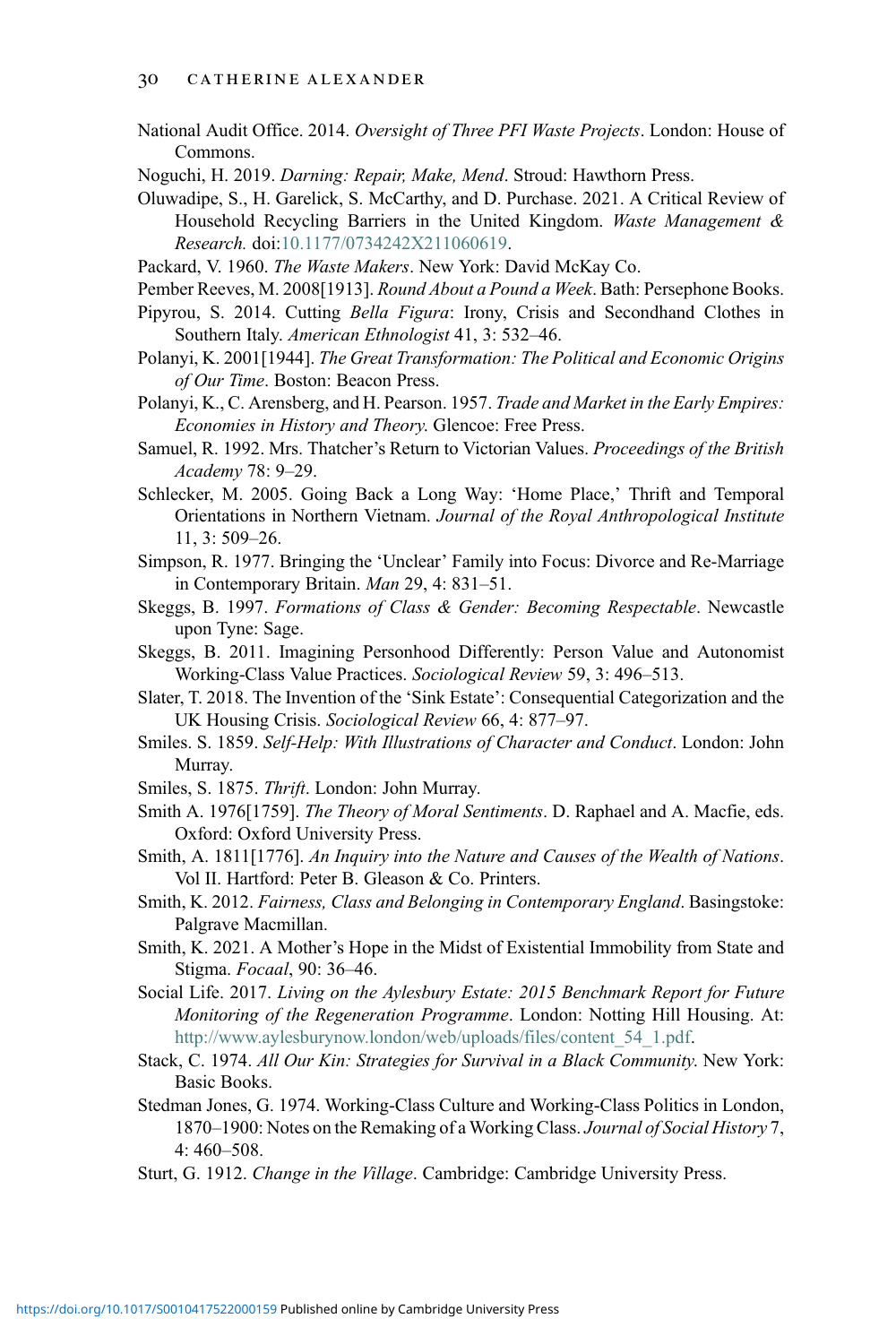- <span id="page-30-6"></span>Tebbutt, M. 1983. Making Ends Meet: Pawnbroking and Working-Class Credit. Leicester: Leicester University Press.
- <span id="page-30-19"></span>The Care Collective. 2020. The Care Manifesto: The Politics of Interdependence. New York: Verso.
- <span id="page-30-18"></span>Thøgersen, J. 2003. Monetary Incentives and Recycling: Behavioural and Psychological Reactions to a Performance-Dependent Garbage Fee. Journal of Consumer Policy 26: 197–228.
- <span id="page-30-5"></span>Thompson, E. P. 1967. Time, Work-Discipline, and Industrial Capitalism. Past and Present 38: 56–97.
- <span id="page-30-12"></span>Tranberg Hansen, K. and J. Le Zotte. 2019. Changing Secondhand Economies. Business History 61, 1: 1–16.
- <span id="page-30-14"></span>Tressell, R. 2012. The Ragged Trousered Philanthropists. Hertfordshire: Wordsworth Editions.
- <span id="page-30-8"></span>Tyler, I. 2015. Revolting Subjects: Social Abjection and Resistance in Neoliberal Britain. London: Zed Books.
- <span id="page-30-0"></span>Veblen, T. 2009. The Theory of the Leisure Class. Oxford: Oxford University Press.
- <span id="page-30-10"></span>Verdery, K. 2003. The Vanishing Hectare: Property and Value in Postsocialist Transylvania. Ithaca: Cornell University Press.
- <span id="page-30-3"></span>Wheeler, B. 2009. Cameron Promises Age of 'Thrift.' BBC, 26 Apr. At: [http://news.bbc.](http://news.bbc.co.uk/1/hi/uk_politics/8018783.stm) [co.uk/1/hi/uk\\_politics/8018783.stm](http://news.bbc.co.uk/1/hi/uk_politics/8018783.stm) (last accessed 3 Nov. 2021).
- <span id="page-30-11"></span>Wilde, M. 2020. Eviction, Gatekeeping and Militant Care: Moral Economies of Housing in Austerity London. Ethnos. At: [www.tandfonline.com/doi/full/10.1080/](http://www.tandfonline.com/doi/full/10.1080/00141844.2019.1687540) [00141844.2019.1687540.](http://www.tandfonline.com/doi/full/10.1080/00141844.2019.1687540)
- <span id="page-30-7"></span>Wilk, R. 2022. Thrift and Its Opposites. In C. Alexander and D. Sosna, eds., Thrift and Its Paradoxes: From Domestic to Political Economy. Oxford: Berghahn Books.
- <span id="page-30-15"></span>Wilk, R. and R. Netting. 1992. Households: Comparative and Historical Studies of the Domestic Group. Berkeley: University of California Press.
- <span id="page-30-13"></span>WRAP. 2009. Household Waste Prevention, Evidence Review: Engaging Consumers. Banbury: WRAP.
- <span id="page-30-17"></span>WRAP. 2013. Improving Recycling through Effective Communications. Banbury: WRAP.
- <span id="page-30-16"></span>Yanagisako, S. 1979. Family and Household: The Analysis of Domestic Groups. Annual Review of Anthropology 8: 161–205.
- <span id="page-30-2"></span>Yarrow, A. 2014. Thrift: The History of an American Cultural Movement. Amherst: University of Massachusetts Press.
- <span id="page-30-1"></span>Yates, J. and J. Davison Hunter, eds. 2011. Thrift and Thriving in America: Capitalism and Moral Order from the Puritans to the Present. New York: Oxford University Press.

<span id="page-30-4"></span>Young. H. 1989. One of Us. London: Pan Books.

<span id="page-30-9"></span>Young, M. and P. Wilmott. 1957. Family and Kinship in East London. London: Routledge and Kegan Paul.